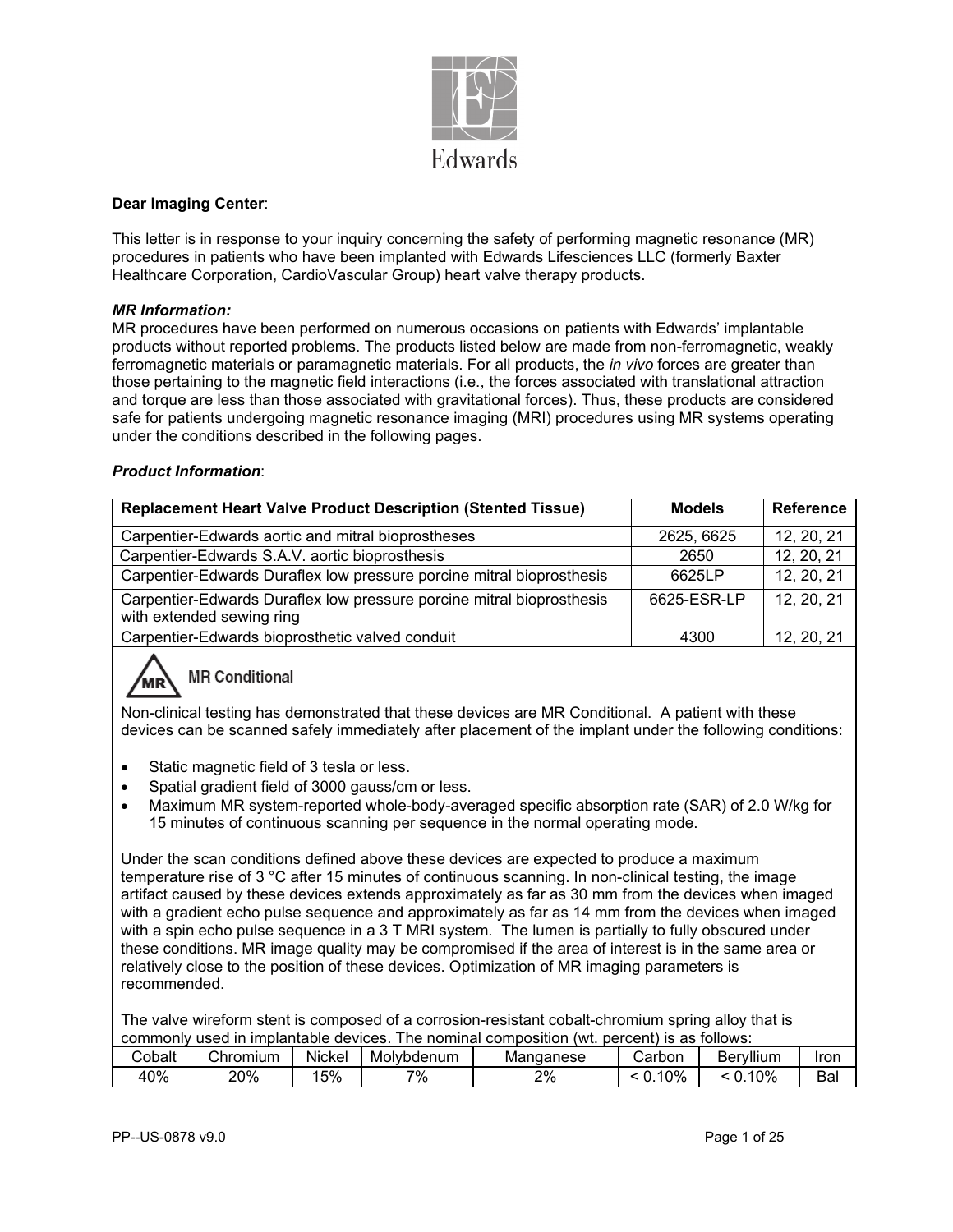

| <b>Replacement Heart Valve Product Description (Stented Tissue)</b>                                                                                                                                                                                                                                                                                                                                                                                                                                                                                                                                                                                                                                                                                      | <b>Models</b> | <b>Reference</b>      |  |  |  |  |  |
|----------------------------------------------------------------------------------------------------------------------------------------------------------------------------------------------------------------------------------------------------------------------------------------------------------------------------------------------------------------------------------------------------------------------------------------------------------------------------------------------------------------------------------------------------------------------------------------------------------------------------------------------------------------------------------------------------------------------------------------------------------|---------------|-----------------------|--|--|--|--|--|
| Carpentier-Edwards PERIMOUNT pericardial aortic bioprostheses                                                                                                                                                                                                                                                                                                                                                                                                                                                                                                                                                                                                                                                                                            | 2700, 2700TFX | 18, 19, 20,<br>21, 22 |  |  |  |  |  |
| Carpentier-Edwards PERIMOUNT RSR pericardial aortic<br>bioprostheses                                                                                                                                                                                                                                                                                                                                                                                                                                                                                                                                                                                                                                                                                     | 2800, 2800TFX |                       |  |  |  |  |  |
| Carpentier-Edwards PERIMOUNT Magna pericardial aortic<br>bioprostheses                                                                                                                                                                                                                                                                                                                                                                                                                                                                                                                                                                                                                                                                                   | 3000, 3000TFX |                       |  |  |  |  |  |
| <b>MR Conditional</b>                                                                                                                                                                                                                                                                                                                                                                                                                                                                                                                                                                                                                                                                                                                                    |               |                       |  |  |  |  |  |
| Non-clinical testing has demonstrated that these devices are MR Conditional. A patient with these valves<br>can be scanned safely, immediately after placement of this valve under the following conditions:                                                                                                                                                                                                                                                                                                                                                                                                                                                                                                                                             |               |                       |  |  |  |  |  |
| • Static magnetic field of 3 tesla or less.                                                                                                                                                                                                                                                                                                                                                                                                                                                                                                                                                                                                                                                                                                              |               |                       |  |  |  |  |  |
| • Spatial gradient field of less than 3000 gauss/cm.                                                                                                                                                                                                                                                                                                                                                                                                                                                                                                                                                                                                                                                                                                     |               |                       |  |  |  |  |  |
| • Maximum MR system-reported whole-body-averaged specific absorption rate (SAR) of 2.0 W/kg for 15<br>minutes of continuous scanning per sequence in the normal operating mode                                                                                                                                                                                                                                                                                                                                                                                                                                                                                                                                                                           |               |                       |  |  |  |  |  |
| Under the scan conditions defined above these devices are expected to produce a maximum<br>temperature rise of 2.3 °C after 15 minutes of continuous scanning. In non-clinical testing, the image<br>artifact caused by these devices extends approximately as far as 27.5 mm from the bioprostheses when<br>imaged with a gradient echo pulse sequence and approximately as far as 8.5 mm from the valves when<br>imaged with a spin echo pulse sequence in a 3 T MRI system. The lumen is partially to fully obscured<br>under these conditions. MR image quality may be compromised if the area of interest is in the same area<br>or relatively close to the position of the bioprostheses. Optimization of MR imaging parameters is<br>recommended. |               |                       |  |  |  |  |  |
| The valve wireform stent and orifice-stiffening band are composed of a corrosion-resistant cobalt-<br>chromium spring alloy that is commonly used in implantable devices. The nominal composition (wt.<br>nercent) is as follows:                                                                                                                                                                                                                                                                                                                                                                                                                                                                                                                        |               |                       |  |  |  |  |  |

| <b>DUITELITS AS IUIIUWS.</b> |          |        |            |           |        |           |      |
|------------------------------|----------|--------|------------|-----------|--------|-----------|------|
| Cobalt                       | Chromium | Nickel | Molvbdenum | Mandanese | Carbon | Beryllium | Iror |
| 40%                          | 20%      | 5%     | 7%         | 2%        | 10%    | 10%       | Ba   |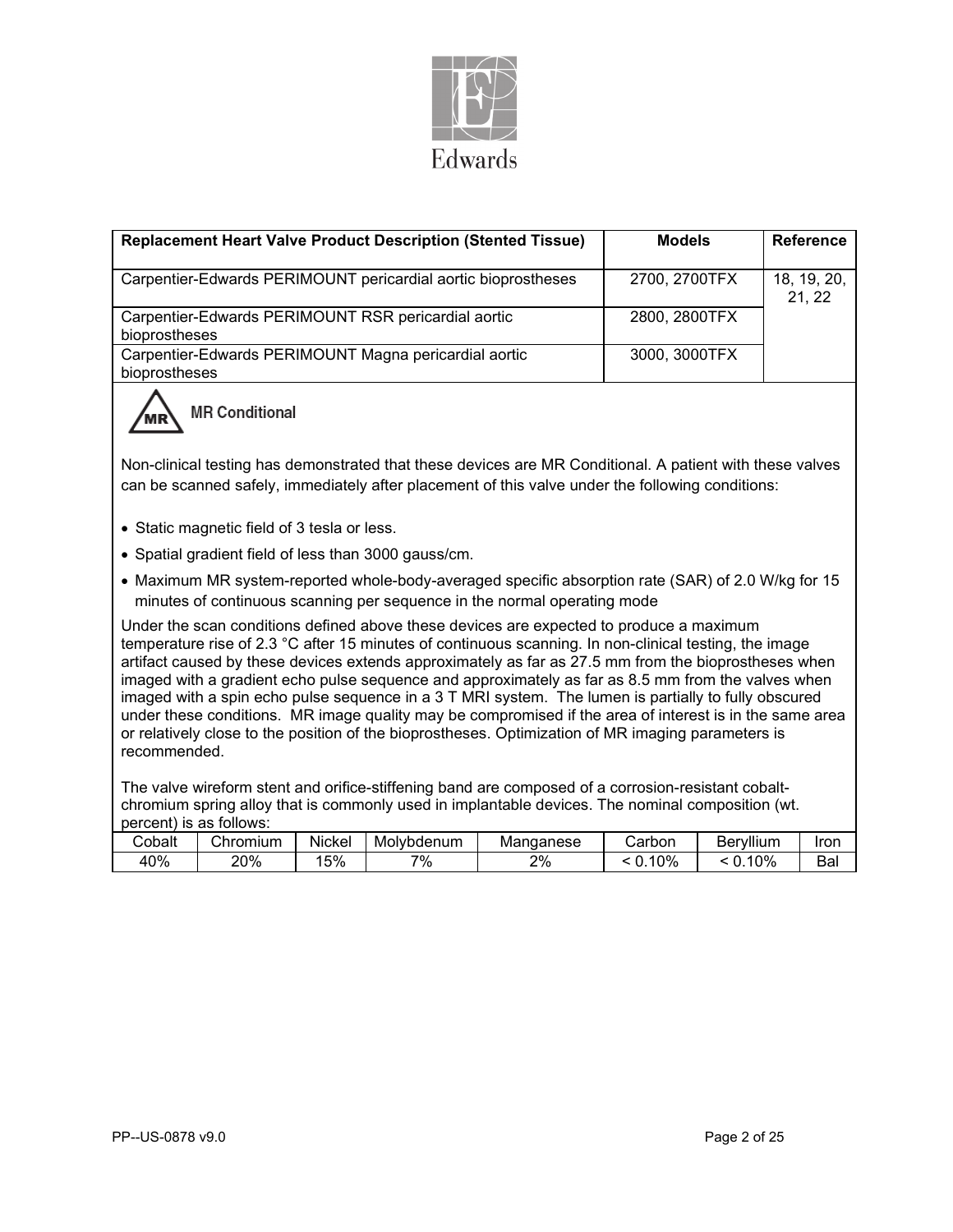

| <b>Replacement Heart Valve Product Description (Stented Tissue)</b>                                                                                                                                                                                                                                                                                                                                                                                                                                                                                                                                                                                                                                                                             | <b>Model</b> | <b>Reference</b> |
|-------------------------------------------------------------------------------------------------------------------------------------------------------------------------------------------------------------------------------------------------------------------------------------------------------------------------------------------------------------------------------------------------------------------------------------------------------------------------------------------------------------------------------------------------------------------------------------------------------------------------------------------------------------------------------------------------------------------------------------------------|--------------|------------------|
| Carpentier-Edwards PERIMOUNT Magna Ease pericardial aortic                                                                                                                                                                                                                                                                                                                                                                                                                                                                                                                                                                                                                                                                                      | 3300TFX      | 19, 20, 21       |
| bioprosthesis                                                                                                                                                                                                                                                                                                                                                                                                                                                                                                                                                                                                                                                                                                                                   |              |                  |
| <b>MR Conditional</b>                                                                                                                                                                                                                                                                                                                                                                                                                                                                                                                                                                                                                                                                                                                           |              |                  |
| Non-clinical testing has demonstrated that this device is MR Conditional. A patient with this valve can be<br>scanned safely, immediately after placement of this implant under the following conditions:                                                                                                                                                                                                                                                                                                                                                                                                                                                                                                                                       |              |                  |
| • Static magnetic field of 3 tesla or less.                                                                                                                                                                                                                                                                                                                                                                                                                                                                                                                                                                                                                                                                                                     |              |                  |
| • Spatial gradient field of less than 3000 gauss/cm.                                                                                                                                                                                                                                                                                                                                                                                                                                                                                                                                                                                                                                                                                            |              |                  |
| • Maximum MR system-reported whole-body-averaged specific absorption rate (SAR) of 2.0 W/kg for 15<br>minutes of continuous scanning per sequence in the normal operating mode                                                                                                                                                                                                                                                                                                                                                                                                                                                                                                                                                                  |              |                  |
| Under the scan conditions defined above this device is expected to produce a maximum temperature rise of<br>2.3 °C after 15 minutes of continuous scanning. In non-clinical testing, the image artifact caused by the device<br>extends approximately as far as 25.5 mm from the bioprosthesis when imaged with a gradient echo pulse<br>sequence and approximately as far as 12.5 mm from the valve when imaged with a spin echo pulse sequence<br>in a 3 T MRI system. The lumen is partially to fully obscured under these conditions. MR image quality may be<br>compromised if the area of interest is in the same area or relatively close to the position of the bioprosthesis.<br>Optimization of MR imaging parameters is recommended. |              |                  |
| The valve wireform stent and orifice-stiffening band are composed of a corrosion-resistant cobalt-chromium<br>spring alloy that is commonly used in implantable devices. The nominal composition (wt. percent) is as follows:<br>Cobelt Chromium Nickel Mohrhdonum Managnese Carbon Republium                                                                                                                                                                                                                                                                                                                                                                                                                                                   |              | Iron.            |

| balt⊳     | $\sim$<br>;hromium | .<br>Nickel | Molvbdenum | Mandanese | 'arbon<br>∠aı | <br>Berv⊞um<br>De' | Iron |
|-----------|--------------------|-------------|------------|-----------|---------------|--------------------|------|
| 40%<br>4L | 20%                | 5%          | 7%         | 2%        | 0%            | 0%<br>-            | Bal  |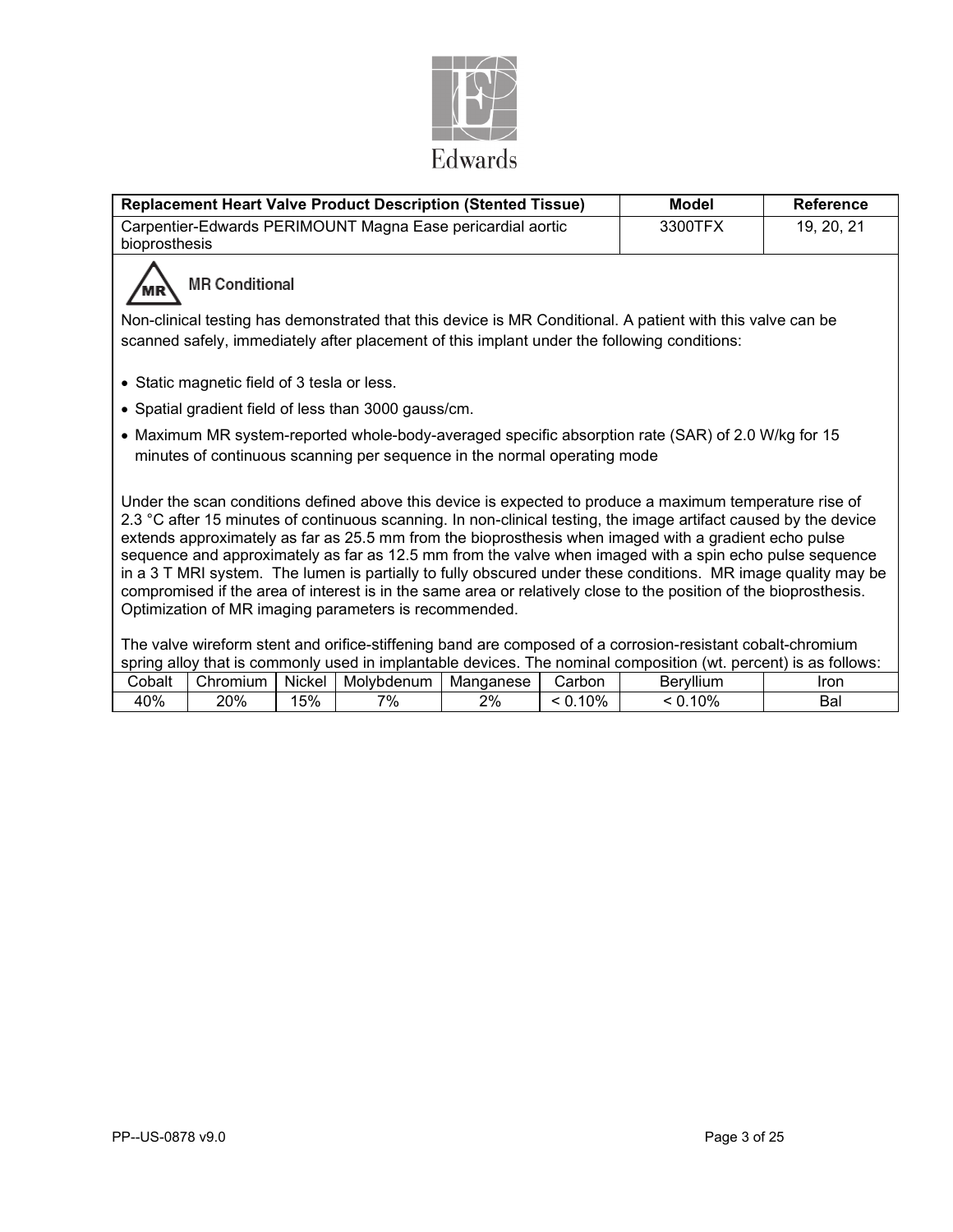

|                                                                                                                                                                                                                                                                                                                                                                                                                                                                                                                                                                                                                                                                                                                                                     |                       |        | <b>Replacement Heart Valve Product Description (Stented Tissue)</b>      |           |            | <b>Models</b>                                                                                                   | <b>Reference</b> |  |  |
|-----------------------------------------------------------------------------------------------------------------------------------------------------------------------------------------------------------------------------------------------------------------------------------------------------------------------------------------------------------------------------------------------------------------------------------------------------------------------------------------------------------------------------------------------------------------------------------------------------------------------------------------------------------------------------------------------------------------------------------------------------|-----------------------|--------|--------------------------------------------------------------------------|-----------|------------|-----------------------------------------------------------------------------------------------------------------|------------------|--|--|
|                                                                                                                                                                                                                                                                                                                                                                                                                                                                                                                                                                                                                                                                                                                                                     |                       |        | Carpentier-Edwards PERIMOUNT pericardial mitral bioprosthesis            |           |            | 6900                                                                                                            | 19, 20, 21       |  |  |
|                                                                                                                                                                                                                                                                                                                                                                                                                                                                                                                                                                                                                                                                                                                                                     |                       |        | Carpentier-Edwards PERIMOUNT Plus pericardial mitral bioprosthesis       |           |            | 6900P                                                                                                           |                  |  |  |
| 6900PTFX<br>Carpentier-Edwards PERIMOUNT Theon mitral pericardial<br>bioprosthesis                                                                                                                                                                                                                                                                                                                                                                                                                                                                                                                                                                                                                                                                  |                       |        |                                                                          |           |            |                                                                                                                 |                  |  |  |
|                                                                                                                                                                                                                                                                                                                                                                                                                                                                                                                                                                                                                                                                                                                                                     | <b>MR Conditional</b> |        |                                                                          |           |            |                                                                                                                 |                  |  |  |
| Non-clinical testing has demonstrated that these devices are MR Conditional. A patient with these valves can<br>be scanned safely, immediately after placement of these implants under the following conditions:                                                                                                                                                                                                                                                                                                                                                                                                                                                                                                                                    |                       |        |                                                                          |           |            |                                                                                                                 |                  |  |  |
| • Static magnetic field of 3 tesla or less.                                                                                                                                                                                                                                                                                                                                                                                                                                                                                                                                                                                                                                                                                                         |                       |        |                                                                          |           |            |                                                                                                                 |                  |  |  |
|                                                                                                                                                                                                                                                                                                                                                                                                                                                                                                                                                                                                                                                                                                                                                     |                       |        | • Spatial gradient field of less than 3000 gauss/cm.                     |           |            |                                                                                                                 |                  |  |  |
|                                                                                                                                                                                                                                                                                                                                                                                                                                                                                                                                                                                                                                                                                                                                                     |                       |        | minutes of continuous scanning per sequence in the normal operating mode |           |            | • Maximum MR system-reported whole-body-averaged specific absorption rate (SAR) of 2.0 W/kg for 15              |                  |  |  |
| Under the scan conditions defined above these devices are expected to produce a maximum temperature rise<br>of 2.3 °C after 15 minutes of continuous scanning. In non-clinical testing, the image artifact caused by the<br>device extends approximately as far as 33 mm from the bioprostheses when imaged with a gradient echo pulse<br>sequence and approximately as far as 12.5 mm from the valves when imaged with a spin echo pulse sequence<br>in a 3 T MRI system. The lumen is partially to fully obscured under these conditions. MR image quality may be<br>compromised if the area of interest is in the same area or relatively close to the position of these bioprostheses.<br>Optimization of MR imaging parameters is recommended. |                       |        |                                                                          |           |            |                                                                                                                 |                  |  |  |
|                                                                                                                                                                                                                                                                                                                                                                                                                                                                                                                                                                                                                                                                                                                                                     |                       |        |                                                                          |           |            | The valve wireform stent and orifice-stiffening band are composed of a corrosion-resistant cobalt-chromium      |                  |  |  |
|                                                                                                                                                                                                                                                                                                                                                                                                                                                                                                                                                                                                                                                                                                                                                     |                       |        |                                                                          |           |            | spring alloy that is commonly used in implantable devices. The nominal composition (wt. percent) is as follows: |                  |  |  |
| Cobalt                                                                                                                                                                                                                                                                                                                                                                                                                                                                                                                                                                                                                                                                                                                                              | Chromium              | Nickel | Molybdenum                                                               | Manganese | Carbon     | Beryllium                                                                                                       | Iron             |  |  |
| 40%                                                                                                                                                                                                                                                                                                                                                                                                                                                                                                                                                                                                                                                                                                                                                 | 20%                   | 15%    | 7%                                                                       | 2%        | $< 0.10\%$ | < 0.10%                                                                                                         | Bal              |  |  |

40% 20% 15% 7% 2% < 0.10% < 0.10% Bal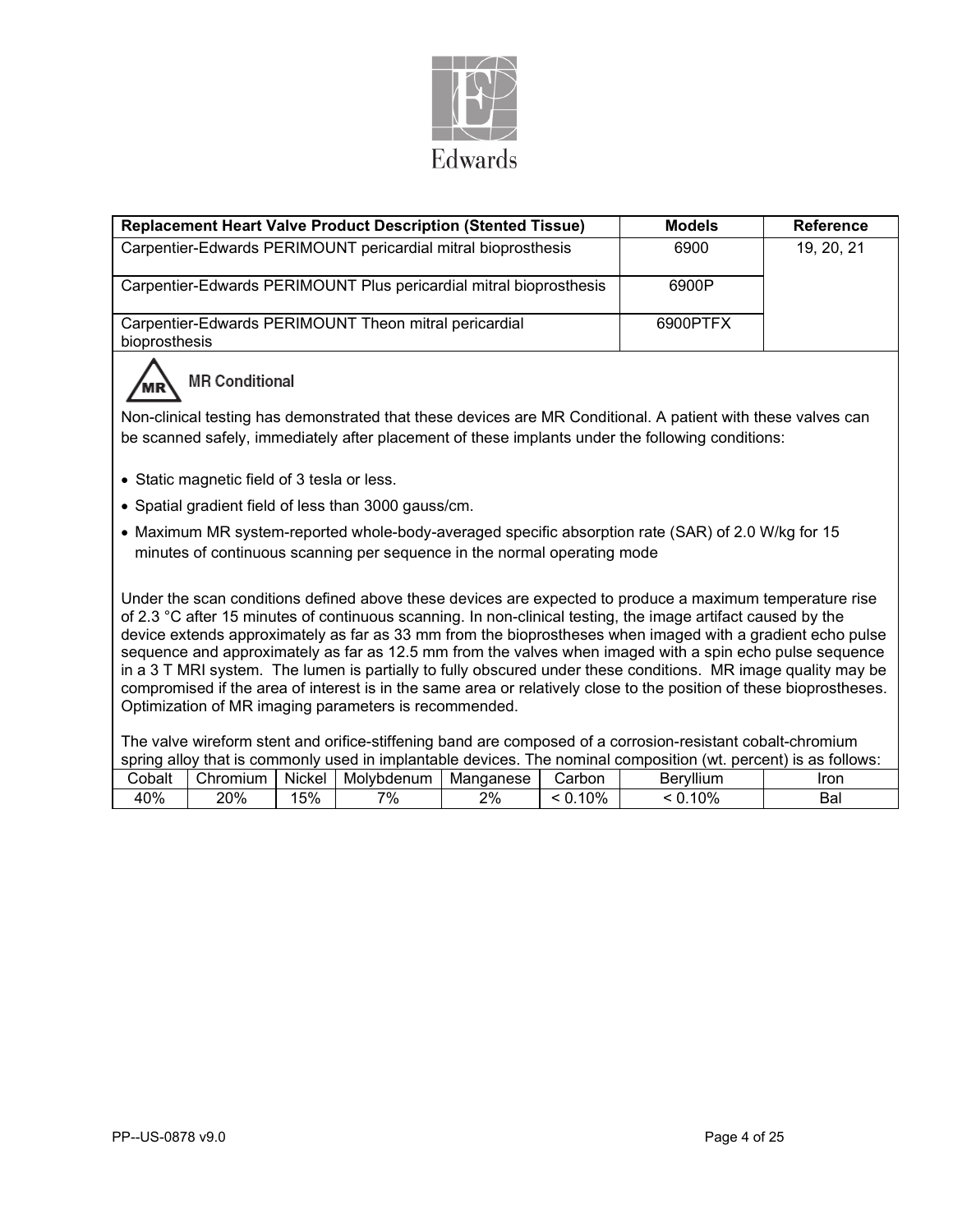

|                                                                                                                                                                                                                                                                                                                                                                                                                                                                                                                                                                                                                                                                                                                                                        |                                                                                                                                                                                                                 |        | <b>Replacement Heart Valve Product Description (Stented Tissue)</b> |           | <b>Model</b>     |           | <b>Reference</b> |  |  |  |
|--------------------------------------------------------------------------------------------------------------------------------------------------------------------------------------------------------------------------------------------------------------------------------------------------------------------------------------------------------------------------------------------------------------------------------------------------------------------------------------------------------------------------------------------------------------------------------------------------------------------------------------------------------------------------------------------------------------------------------------------------------|-----------------------------------------------------------------------------------------------------------------------------------------------------------------------------------------------------------------|--------|---------------------------------------------------------------------|-----------|------------------|-----------|------------------|--|--|--|
| bioprostheses                                                                                                                                                                                                                                                                                                                                                                                                                                                                                                                                                                                                                                                                                                                                          |                                                                                                                                                                                                                 |        | Carpentier-Edwards PERIMOUNT Magna Mitral pericardial               |           | 7000, 7000TFX    |           | 19, 20, 21       |  |  |  |
| bioprostheses                                                                                                                                                                                                                                                                                                                                                                                                                                                                                                                                                                                                                                                                                                                                          |                                                                                                                                                                                                                 |        | Carpentier-Edwards PERIMOUNT Magna Mitral Ease pericardial          |           | 7200TFX, 7300TFX |           |                  |  |  |  |
| <b>MR Conditional</b>                                                                                                                                                                                                                                                                                                                                                                                                                                                                                                                                                                                                                                                                                                                                  |                                                                                                                                                                                                                 |        |                                                                     |           |                  |           |                  |  |  |  |
|                                                                                                                                                                                                                                                                                                                                                                                                                                                                                                                                                                                                                                                                                                                                                        | Non-clinical testing has demonstrated that these devices are MR Conditional. A patient with these valves<br>can be scanned safely immediately after placement of these implants under the following conditions: |        |                                                                     |           |                  |           |                  |  |  |  |
| • Static magnetic field of 3 tesla or less.<br>• Maximum spatial gradient field of 3000 gauss/cm.<br>• Maximum MR system-reported whole-body-averaged specific absorption rate (SAR) of 2.0W/kg for 15<br>minutes of continuous scanning per sequence in the normal operating mode                                                                                                                                                                                                                                                                                                                                                                                                                                                                     |                                                                                                                                                                                                                 |        |                                                                     |           |                  |           |                  |  |  |  |
| Under the scan conditions defined above these devices are expected to produce a maximum<br>temperature rise of 2.3 °C after 15 minutes of continuous scanning. In non-clinical testing, the image<br>artifact caused by the device extends approximately as far as 36 mm from the bioprostheses when<br>imaged with a gradient echo pulse sequence and approximately as far as 11.5 mm from the valves when<br>imaged with a spin echo pulse sequence in a 3 T MRI system. The lumen is partially to fully obscured<br>under these conditions. MR image quality may be compromised if the area of interest is in the same area<br>or relatively close to the position of these bioprostheses. Optimization of MR imaging parameters is<br>recommended. |                                                                                                                                                                                                                 |        |                                                                     |           |                  |           |                  |  |  |  |
| The valve wireform stent and orifice-stiffening band are composed of a corrosion-resistant cobalt-<br>chromium spring alloy that is commonly used in implantable devices. The nominal composition (wt.<br>percent) is as follows:                                                                                                                                                                                                                                                                                                                                                                                                                                                                                                                      |                                                                                                                                                                                                                 |        |                                                                     |           |                  |           |                  |  |  |  |
| Cobalt                                                                                                                                                                                                                                                                                                                                                                                                                                                                                                                                                                                                                                                                                                                                                 | Chromium                                                                                                                                                                                                        | Nickel | Molybdenum                                                          | Manganese | Carbon           | Beryllium | Iron             |  |  |  |
| 40%                                                                                                                                                                                                                                                                                                                                                                                                                                                                                                                                                                                                                                                                                                                                                    | 20%                                                                                                                                                                                                             | 15%    | 7%                                                                  | 2%        | < 0.10%          | < 0.10%   | Bal              |  |  |  |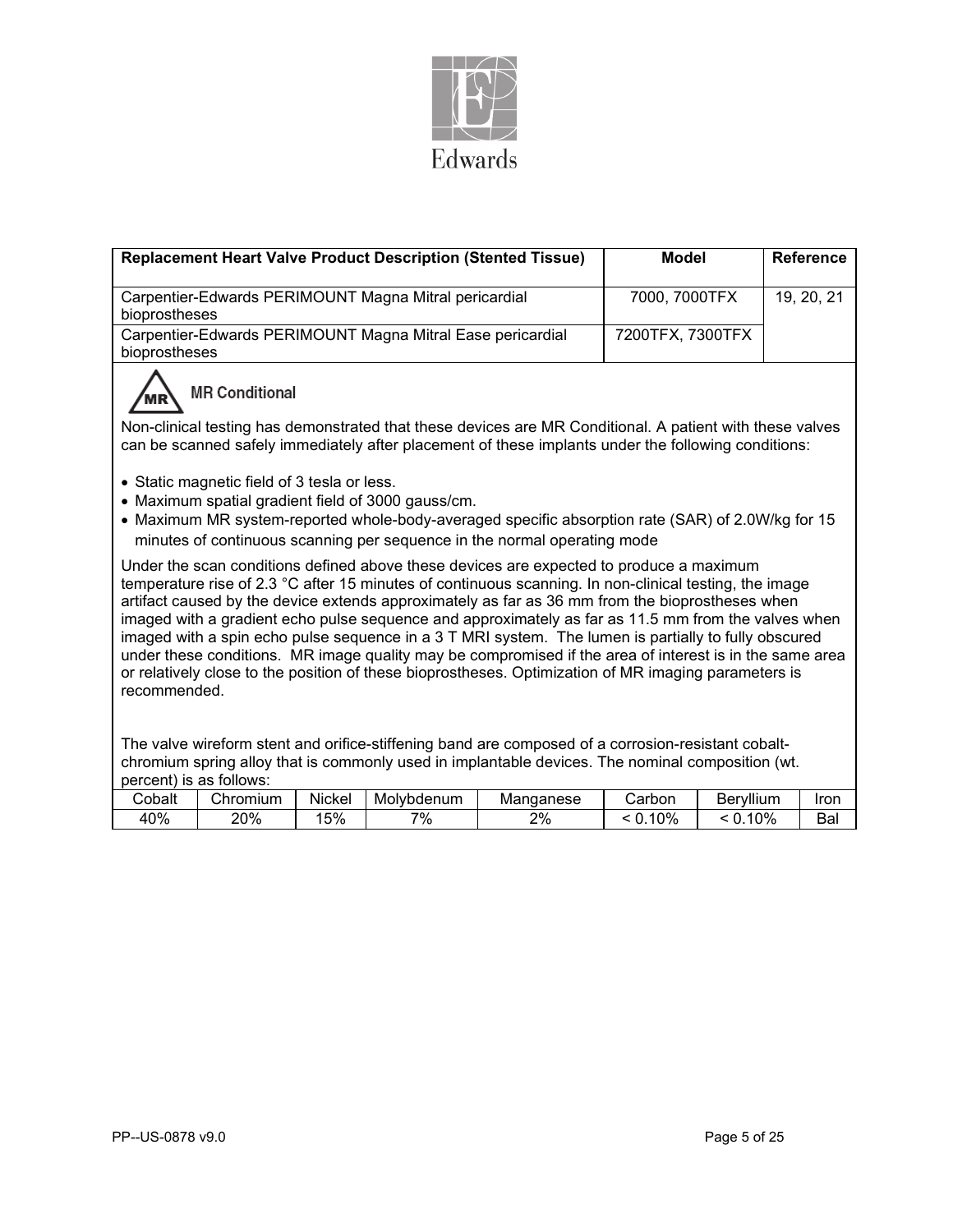

|                                                                                                                                                                                                                                                                                                                                                                                                                                                                                                                                                                                                                                                                                                                                             | Replacement Heart Valve Product Description (Stented Tissue) |        |                                                                                                                                                                                | <b>Model</b> | <b>Reference</b> |        |            |             |  |  |
|---------------------------------------------------------------------------------------------------------------------------------------------------------------------------------------------------------------------------------------------------------------------------------------------------------------------------------------------------------------------------------------------------------------------------------------------------------------------------------------------------------------------------------------------------------------------------------------------------------------------------------------------------------------------------------------------------------------------------------------------|--------------------------------------------------------------|--------|--------------------------------------------------------------------------------------------------------------------------------------------------------------------------------|--------------|------------------|--------|------------|-------------|--|--|
|                                                                                                                                                                                                                                                                                                                                                                                                                                                                                                                                                                                                                                                                                                                                             | <b>EDWARDS INTUITY Elite aortic valve</b>                    |        |                                                                                                                                                                                |              |                  | 8300AB | 14         |             |  |  |
| <b>MR Conditional</b>                                                                                                                                                                                                                                                                                                                                                                                                                                                                                                                                                                                                                                                                                                                       |                                                              |        |                                                                                                                                                                                |              |                  |        |            |             |  |  |
|                                                                                                                                                                                                                                                                                                                                                                                                                                                                                                                                                                                                                                                                                                                                             |                                                              |        | Non-clinical testing has demonstrated that this device is MR Conditional. A patient with this valve can be scanned                                                             |              |                  |        |            |             |  |  |
|                                                                                                                                                                                                                                                                                                                                                                                                                                                                                                                                                                                                                                                                                                                                             |                                                              |        | safely, immediately after placement of this implant under the following conditions:                                                                                            |              |                  |        |            |             |  |  |
|                                                                                                                                                                                                                                                                                                                                                                                                                                                                                                                                                                                                                                                                                                                                             | • Static magnetic field of 3 tesla or less.                  |        |                                                                                                                                                                                |              |                  |        |            |             |  |  |
|                                                                                                                                                                                                                                                                                                                                                                                                                                                                                                                                                                                                                                                                                                                                             |                                                              |        |                                                                                                                                                                                |              |                  |        |            |             |  |  |
|                                                                                                                                                                                                                                                                                                                                                                                                                                                                                                                                                                                                                                                                                                                                             |                                                              |        | • Spatial gradient field of less than 2670 gauss/cm.                                                                                                                           |              |                  |        |            |             |  |  |
|                                                                                                                                                                                                                                                                                                                                                                                                                                                                                                                                                                                                                                                                                                                                             |                                                              |        | • Maximum MR system-reported whole-body-averaged specific absorption rate (SAR) of 2.0 W/kg for 15 minutes of<br>continuous scanning per sequence in the normal operating mode |              |                  |        |            |             |  |  |
| Under the scan conditions defined above this device is expected to produce a maximum temperature rise of 0.8 °C<br>after 15 minutes of continuous scanning. In non-clinical testing, the image artifact caused by the device extends<br>approximately as far as 40 mm from the bioprosthesis when imaged with a gradient echo pulse sequence and<br>approximately as far as 40 mm from the valve when imaged with a spin echo pulse sequence in a 3 T MRI system.<br>The lumen is partially to fully obscured under these conditions. MR image quality may be compromised if the area<br>of interest is in the same area or relatively close to the position of the bioprosthesis. Optimization of MR imaging<br>parameters is recommended. |                                                              |        |                                                                                                                                                                                |              |                  |        |            |             |  |  |
| The valve wireform stent and orifice-stiffening band are composed of a corrosion-resistant cobalt-chromium spring<br>alloy that is commonly used in implantable devices. The nominal composition (wt. percent) is as follows:                                                                                                                                                                                                                                                                                                                                                                                                                                                                                                               |                                                              |        |                                                                                                                                                                                |              |                  |        |            |             |  |  |
| Cobalt                                                                                                                                                                                                                                                                                                                                                                                                                                                                                                                                                                                                                                                                                                                                      | Chromium                                                     | Nickel | Molybdenum                                                                                                                                                                     | Manganese    | Carbon           |        | Beryllium  | <b>Iron</b> |  |  |
| 40%                                                                                                                                                                                                                                                                                                                                                                                                                                                                                                                                                                                                                                                                                                                                         | 20%                                                          | 15%    | 7%                                                                                                                                                                             | 2%           | $< 0.10\%$       |        | $< 0.10\%$ | Bal         |  |  |

The expandable frame is composed of a stainless steel alloy that is commonly used in implantable devices. The nominal composition (wt. percent) of the stainless steel material used is as follows:

| Chromium | .<br>Nickel | Molvbdenum | Manganese | Silicon        | -<br>Carbor | Phosphorus | -<br>ulturٽ       | Copper        | Iron     |
|----------|-------------|------------|-----------|----------------|-------------|------------|-------------------|---------------|----------|
| 18%      | 4%          | 2.6%       | $2.0\%$   | 75%<br>U.<br>ັ | .03%        | .025%<br>- | 10/2<br>70<br>U.U | 5%<br><b></b> | -<br>Ba⊧ |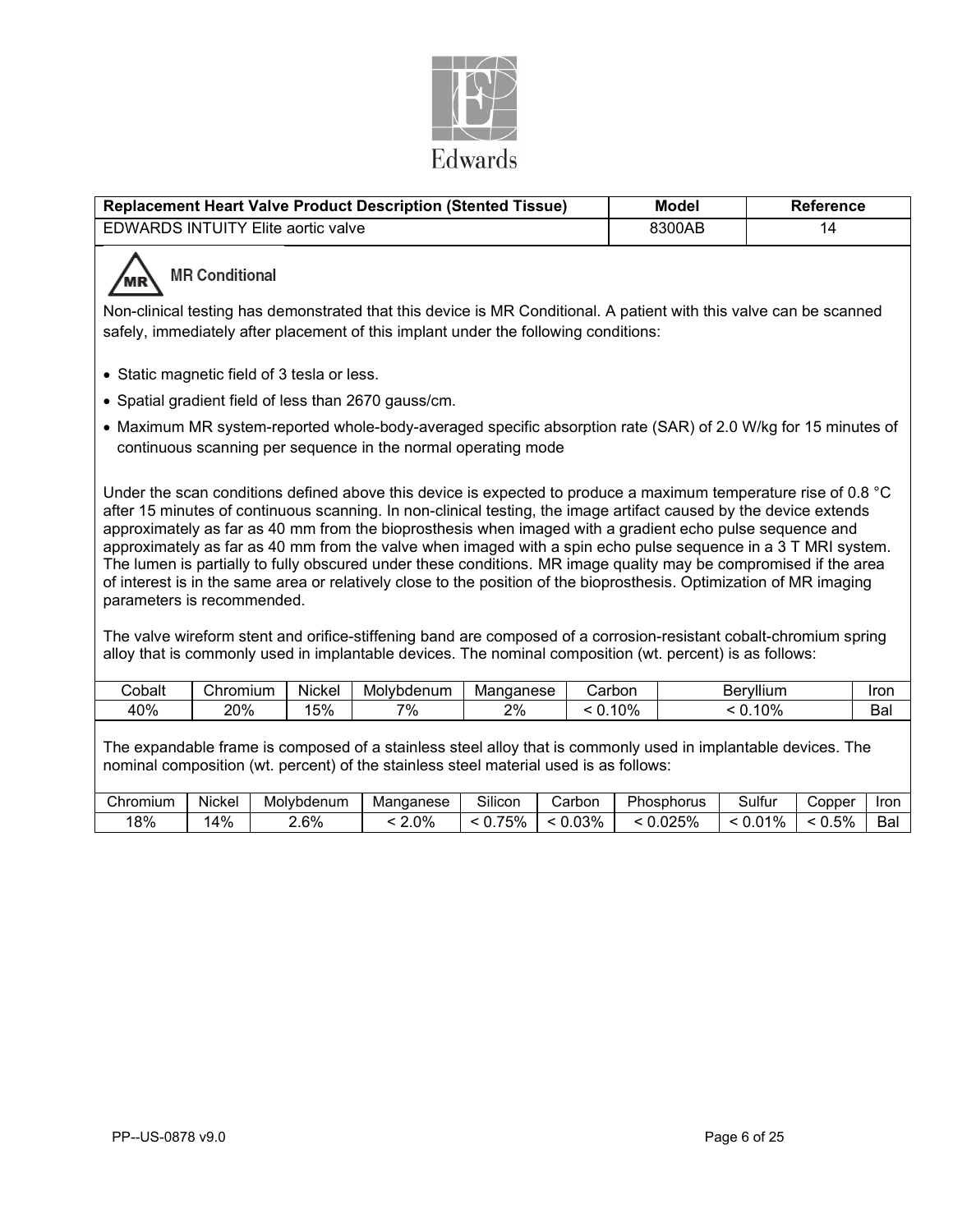

| <b>Replacement Heart Valve Product Description (Stented Tissue)</b><br><b>Model</b><br><b>Reference</b>                                                                                                                                                                                                                                                                                                                                                                                                                                                                                                                                                                                                                                     |                                                                                                                                                                                |        |                                                      |           |         |           |             |  |  |
|---------------------------------------------------------------------------------------------------------------------------------------------------------------------------------------------------------------------------------------------------------------------------------------------------------------------------------------------------------------------------------------------------------------------------------------------------------------------------------------------------------------------------------------------------------------------------------------------------------------------------------------------------------------------------------------------------------------------------------------------|--------------------------------------------------------------------------------------------------------------------------------------------------------------------------------|--------|------------------------------------------------------|-----------|---------|-----------|-------------|--|--|
|                                                                                                                                                                                                                                                                                                                                                                                                                                                                                                                                                                                                                                                                                                                                             | <b>INSPIRIS RESILIA aortic valve</b>                                                                                                                                           |        |                                                      |           |         | 11500A    | 23          |  |  |
| <b>MR Conditional</b>                                                                                                                                                                                                                                                                                                                                                                                                                                                                                                                                                                                                                                                                                                                       |                                                                                                                                                                                |        |                                                      |           |         |           |             |  |  |
| Non-clinical testing has demonstrated that this device is MR Conditional. A patient with this valve can be<br>scanned safely, immediately after placement of this implant under the following conditions:                                                                                                                                                                                                                                                                                                                                                                                                                                                                                                                                   |                                                                                                                                                                                |        |                                                      |           |         |           |             |  |  |
|                                                                                                                                                                                                                                                                                                                                                                                                                                                                                                                                                                                                                                                                                                                                             | • Static magnetic field of 3 tesla or less.                                                                                                                                    |        |                                                      |           |         |           |             |  |  |
|                                                                                                                                                                                                                                                                                                                                                                                                                                                                                                                                                                                                                                                                                                                                             |                                                                                                                                                                                |        | • Spatial gradient field of less than 3000 gauss/cm. |           |         |           |             |  |  |
|                                                                                                                                                                                                                                                                                                                                                                                                                                                                                                                                                                                                                                                                                                                                             | • Maximum MR system-reported whole-body-averaged specific absorption rate (SAR) of 2.0 W/kg for 15<br>minutes of continuous scanning per sequence in the normal operating mode |        |                                                      |           |         |           |             |  |  |
| Under the scan conditions defined above this device is expected to produce a maximum temperature rise of<br>2.5 °C after 15 minutes of continuous scanning. In non-clinical testing, the image artifact caused by the device<br>extends approximately as far as 17 mm from the bioprosthesis when imaged with a gradient echo pulse<br>sequence and approximately as far as 10 mm from the valve when imaged with a spin echo pulse sequence in<br>a 3 T MRI system. The lumen is partially to fully obscured under these conditions. MR image quality may be<br>compromised if the area of interest is in the same area or relatively close to the position of the bioprosthesis.<br>Optimization of MR imaging parameters is recommended. |                                                                                                                                                                                |        |                                                      |           |         |           |             |  |  |
| The valve wireform stent and orifice-stiffening band are composed of a corrosion-resistant cobalt-chromium<br>spring alloy that is commonly used in implantable devices. The nominal composition (wt. percent) is as follows:                                                                                                                                                                                                                                                                                                                                                                                                                                                                                                               |                                                                                                                                                                                |        |                                                      |           |         |           |             |  |  |
| Cobalt                                                                                                                                                                                                                                                                                                                                                                                                                                                                                                                                                                                                                                                                                                                                      | Chromium                                                                                                                                                                       | Nickel | Molybdenum                                           | Manganese | Carbon  | Beryllium | <b>Iron</b> |  |  |
| 40%                                                                                                                                                                                                                                                                                                                                                                                                                                                                                                                                                                                                                                                                                                                                         | 20%                                                                                                                                                                            | 15%    | 7%                                                   | 2%        | < 0.10% | < 0.10%   | Bal         |  |  |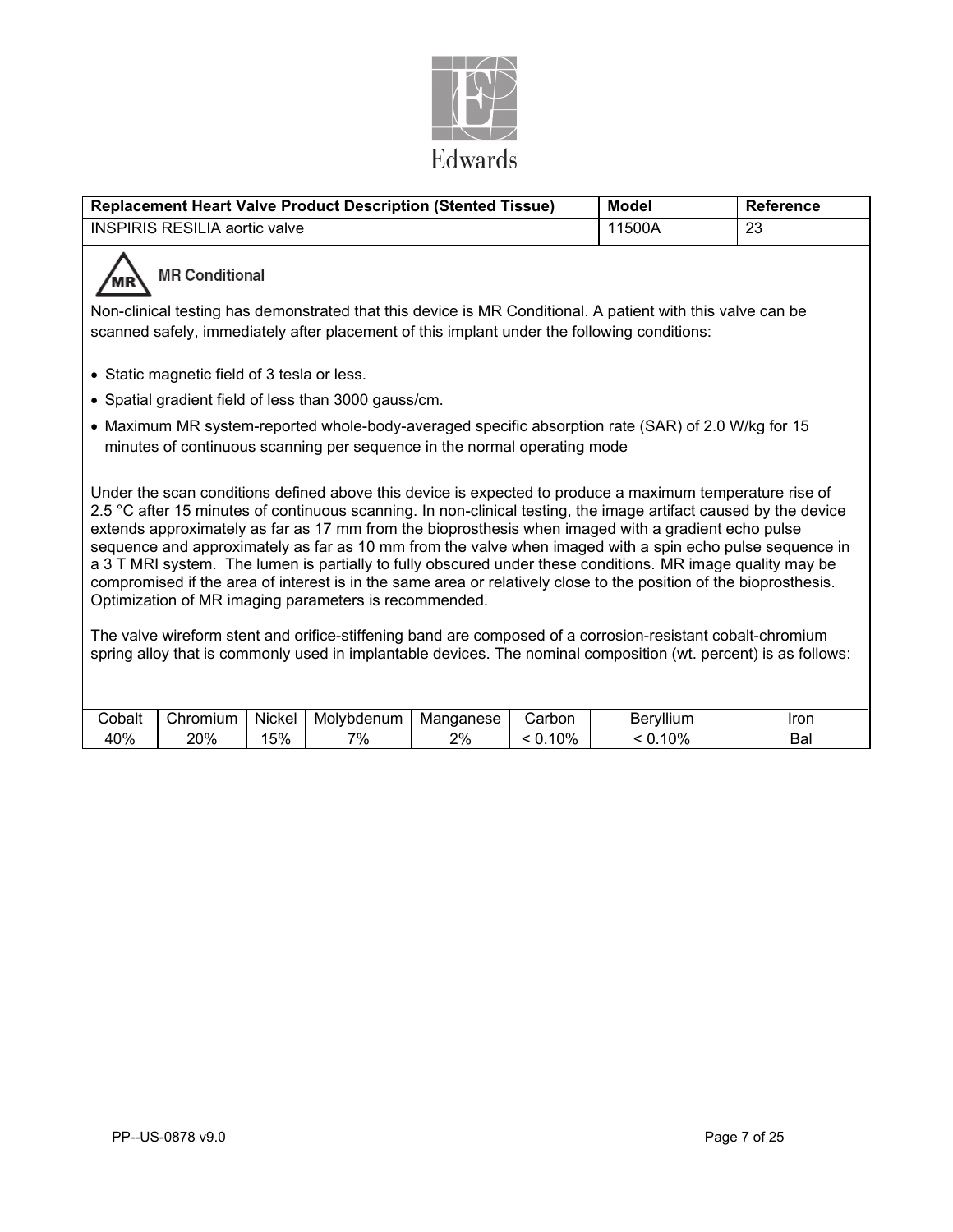

|        |                                               |        | <b>Replacement Heart Valve Product Description (Stented Tissue)</b>                                                                                                                                                                                                                                    |           |         | <b>Model</b>     | <b>Reference</b>                                                                                      |
|--------|-----------------------------------------------|--------|--------------------------------------------------------------------------------------------------------------------------------------------------------------------------------------------------------------------------------------------------------------------------------------------------------|-----------|---------|------------------|-------------------------------------------------------------------------------------------------------|
|        | KONECT RESILIA aortic valved conduit          |        |                                                                                                                                                                                                                                                                                                        |           |         | 11060A           | 19, 20, 21, 26                                                                                        |
|        | <b>MR Conditional</b>                         |        |                                                                                                                                                                                                                                                                                                        |           |         |                  |                                                                                                       |
|        |                                               |        | Non-clinical testing has demonstrated that the KONECT RESILIA AVC, Model 11060A, is MR                                                                                                                                                                                                                 |           |         |                  | Conditional. A patient with the Model 11060A AVC can be scanned safely immediately after placement of |
|        | this implant, under the following conditions: |        |                                                                                                                                                                                                                                                                                                        |           |         |                  |                                                                                                       |
|        | • Static magnetic field of 3 tesla or less    |        |                                                                                                                                                                                                                                                                                                        |           |         |                  |                                                                                                       |
|        |                                               |        | • Spatial gradient field of less than 3000 gauss/cm (30 T/M)                                                                                                                                                                                                                                           |           |         |                  |                                                                                                       |
|        | normal operating mode                         |        |                                                                                                                                                                                                                                                                                                        |           |         |                  | • Maximum MR system-reported whole-body-averaged specific absorption rate (SAR) of 2.0 W/kg in the    |
|        |                                               |        | a maximum in vivo temperature rise of less than $2 \degree C$ after 15 minutes of continuous scanning.                                                                                                                                                                                                 |           |         |                  | Under the scan conditions defined above, KONECT RESILIA AVC Model 11060A is expected to produce       |
|        |                                               |        | In non-clinical testing, the image artifact extends approximately 12.5 mm from the Model 11060A valve<br>when imaged with a spin echo pulse sequence, and 25.5 mm from the device when imaged with a<br>gradient echo pulse sequence and a 3 tesla MRI system. The artifact obscures the device lumen. |           |         |                  |                                                                                                       |
|        | percent) is as follows:                       |        | The valve wireform stent and orifice-stiffening band are composed of a corrosion-resistant cobalt-<br>chromium spring alloy that is commonly used in implantable devices. The nominal composition (wt.                                                                                                 |           |         |                  |                                                                                                       |
| Cobalt | Chromium                                      | Nickel | Molybdenum                                                                                                                                                                                                                                                                                             | Manganese | Carbon  | <b>Beryllium</b> | Iron                                                                                                  |
| 40%    | 20%                                           | 15%    | 7%                                                                                                                                                                                                                                                                                                     | 2%        | < 0.10% | < 0.10%          | Bal                                                                                                   |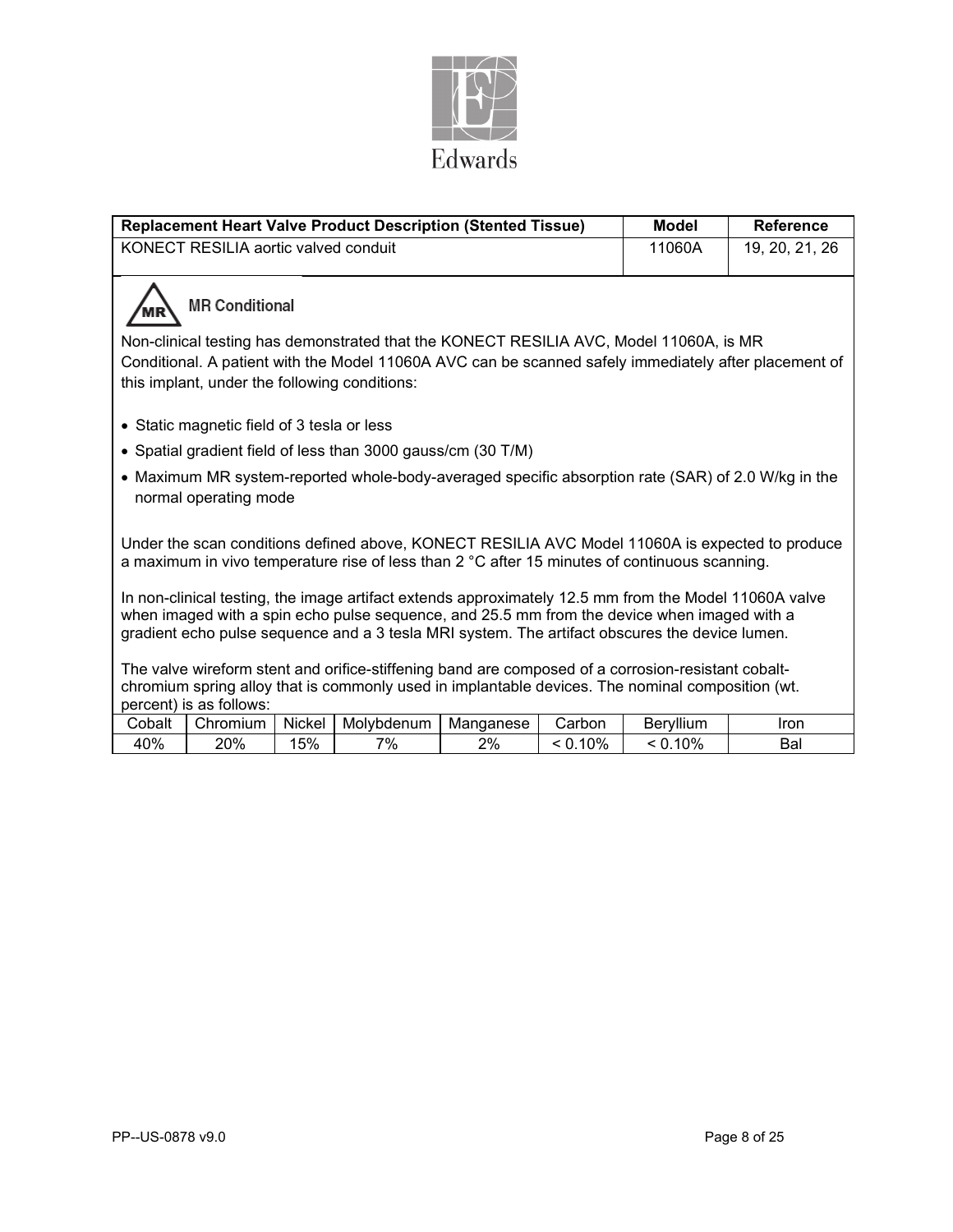

| <b>Replacement Heart Valve Product Description (Stented Tissue)</b>                                                                                                                                                                          | <b>Models</b>  | <b>Reference</b> |  |  |
|----------------------------------------------------------------------------------------------------------------------------------------------------------------------------------------------------------------------------------------------|----------------|------------------|--|--|
| Cribier-Edwards aortic bioprosthesis (PHV)(Caution: Investigational                                                                                                                                                                          | 9000, 9000PHV, | N/A              |  |  |
| device. Limited by Federal law to investigational use.)                                                                                                                                                                                      |                |                  |  |  |
| Non-clinical testing has demonstrated that the Cribier-Edwards aortic bioprosthesis (PHV) is MR                                                                                                                                              |                |                  |  |  |
| Conditional. It can be scanned safely under the following conditions:                                                                                                                                                                        |                |                  |  |  |
| Static magnetic field of 3 tesla or less.<br>$\bullet$<br>Spatial gradient field of 720 gauss/cm or less.<br>$\bullet$<br>Maximum whole-body-averaged specific absorption rate (SAR) of 3.0 W/kg for 15 minutes of<br>$\bullet$<br>scanning. |                |                  |  |  |
| In non-clinical testing, the device produced a maximum temperature increase of 0.5 $\degree$ C at a maximum<br>whole body averaged specific absorption rate (SAR) of 3.0 W/kg for 15 minutes of MRI.                                         |                |                  |  |  |
| MR image quality may be compromised if the area of interest is in the exact same area or relatively close<br>to the position of the device. Optimization of MR imaging parameters is recommended.                                            |                |                  |  |  |
| The valve's stent frame is composed of stainless steel material. The nominal composition (wt. percent) of<br>the stainless steel material as follows:                                                                                        |                |                  |  |  |

| Chromium | Nickel   | Molvbdenum | Manganese | $\sim$<br><b>SILICON</b> | opper | Carbon | nь<br>hosphorus | $\cdot$ $\cdot$<br>-<br>≾ultur | lron      |
|----------|----------|------------|-----------|--------------------------|-------|--------|-----------------|--------------------------------|-----------|
| .3%      | 4%<br>۰4 | 2.53%      | '4%       | 0.54%                    | .093% | .026%  | 017%            | $2.001\%$                      | –∽<br>Ddl |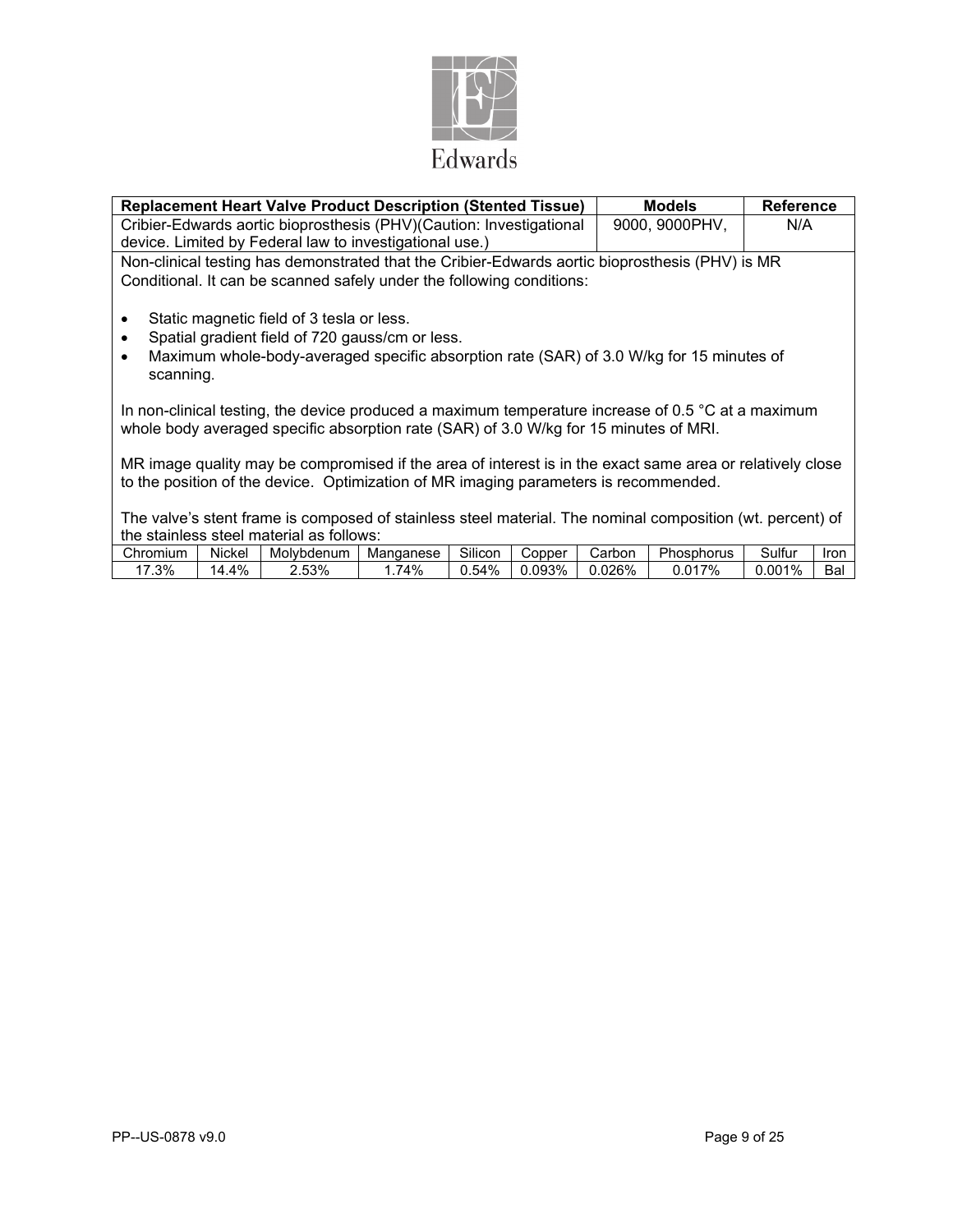

| <b>Replacement Heart Valve Product Description (Stented Tissue)</b>                                                                                                                                                                                                                                                                                                                                                                                                                                                                                                                                     | <b>Models</b> | <b>Reference</b> |
|---------------------------------------------------------------------------------------------------------------------------------------------------------------------------------------------------------------------------------------------------------------------------------------------------------------------------------------------------------------------------------------------------------------------------------------------------------------------------------------------------------------------------------------------------------------------------------------------------------|---------------|------------------|
| Edwards SAPIEN transcatheter heart valve                                                                                                                                                                                                                                                                                                                                                                                                                                                                                                                                                                | 9000TFX       | N/A              |
| <sup>MR</sup> ∆MR Conditional                                                                                                                                                                                                                                                                                                                                                                                                                                                                                                                                                                           |               |                  |
| Non-clinical testing has demonstrated that the Edwards SAPIEN transcatheter heart valve is MR<br>Conditional. It can be scanned safely under the following conditions:<br>Static magnetic field of 1.5 tesla (T) or 3 tesla.<br>Spatial gradient field of 2500 gauss/cm or less.<br>Maximum whole-body-averaged specific absorption rate (WB-SAR) of 2 W/kg for 15 minutes<br>$\bullet$<br>of scanning                                                                                                                                                                                                  |               |                  |
| Normal mode operation, as defined in IEC 60601-2-33 Ed. 3.0, of the MR system.<br>$\bullet$                                                                                                                                                                                                                                                                                                                                                                                                                                                                                                             |               |                  |
| In non-clinical testing and analysis, the implant was determined to produce a temperature rise of less<br>than 1.1 °C above background for a whole body SAR of 2W/kg for 15 minutes of MR scanning in a 1.5<br>T and 3.0 T cylindrical whole body MR system.<br>The image artifact extended as far as 15 mm from the device for spin echo images and 40 mm for<br>gradient images when scanned in non-clinical testing in a 3 T GE Signa HDx MR system. The artifact<br>obscures the device lumen in gradient echo images. The implant has not been evaluated in MR<br>systems other than 1.5 or 3.0 T. |               |                  |
| MR image quality may be compromised if the area of interest is in the exact same area or relatively close<br>to the position of the device.                                                                                                                                                                                                                                                                                                                                                                                                                                                             |               |                  |
| The valve's stent frame is composed of stainless steel material. The nominal composition (wt. percent) of<br>the stainless steel material used is as follows:                                                                                                                                                                                                                                                                                                                                                                                                                                           |               |                  |

| .        |        |            | .         |         |        |        |            |         |      |
|----------|--------|------------|-----------|---------|--------|--------|------------|---------|------|
| Chromium | Nickel | Molvbdenum | Mandanese | Silicon | ۔opper | Carbon | Phosphorus | sulfurٽ | Iron |
| .3%      | 14.4%  | 2.53%      | '4%       | 0.54%   | .093%  | 0.026% | 0.017%     | 0.001%  | Bal  |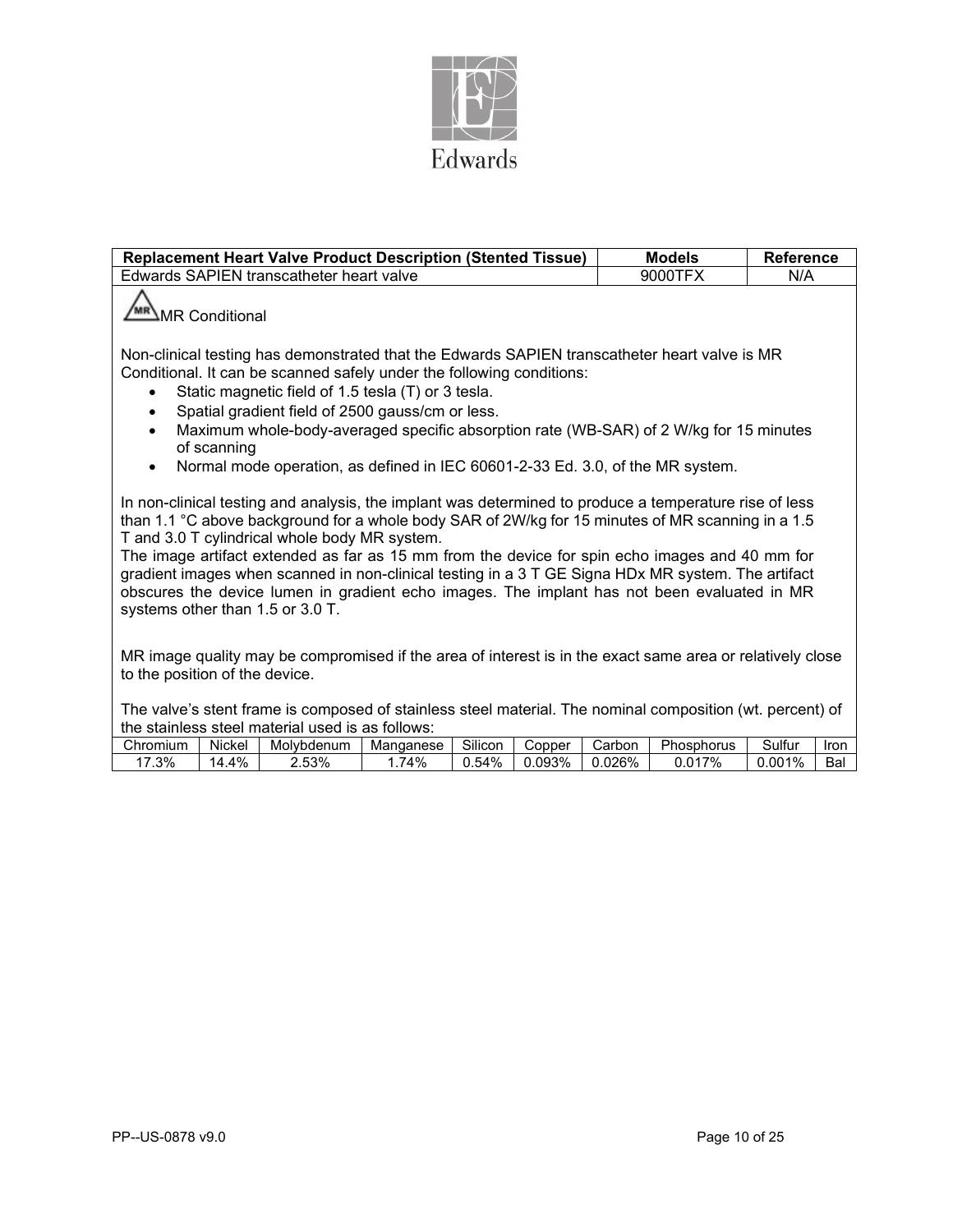

|                                                                                                                                                                                   | <b>Replacement Heart Valve Product Description (Stented Tissue)</b>                                                                                                                                                                                                                                                                                                                                                                                                                                                                                                                                                                                                                                                                | <b>Models</b> | <b>Reference</b> |
|-----------------------------------------------------------------------------------------------------------------------------------------------------------------------------------|------------------------------------------------------------------------------------------------------------------------------------------------------------------------------------------------------------------------------------------------------------------------------------------------------------------------------------------------------------------------------------------------------------------------------------------------------------------------------------------------------------------------------------------------------------------------------------------------------------------------------------------------------------------------------------------------------------------------------------|---------------|------------------|
| Edwards SAPIEN XT transcatheter heart valve (THV)                                                                                                                                 |                                                                                                                                                                                                                                                                                                                                                                                                                                                                                                                                                                                                                                                                                                                                    | 9300TFX       | N/A              |
| / <sub>MR</sub><br><b>MR Conditional</b><br>under the following conditions:<br>Static magnetic field of 1.5 tesla or 3 tesla<br>$\bullet$<br>$\bullet$<br>(Normal Operating Mode) | Non-clinical testing has demonstrated that the Edwards SAPIEN XT transcatheter heart valve is MR<br>Conditional. A patient with this device can be scanned safely, immediately after placement of this device<br>Maximum spatial gradient field of 2500 gauss/cm (25 T/m) or less<br>Maximum MR system reported, whole body averaged specific absorption rate (SAR) of 2 W/kg                                                                                                                                                                                                                                                                                                                                                      |               |                  |
| 1.5 or 3.0 T.                                                                                                                                                                     | Under the scan conditions defined above, the SAPIEN XT transcatheter heart valve is expected to<br>produce a maximum temperature rise of 2.6 °C after 15 minutes of continuous scanning. In non-clinical<br>testing, the image artifact caused by the device extends as far as 14.5 mm from the implant for spin echo<br>images and 30 mm for gradient echo images when scanned in a 3.0 T MRI system. The artifact obscures<br>the device lumen in gradient echo images. The implant has not been evaluated in MR systems other than<br>For valve-in-surgical valve implantation or in the presence of other implants, please refer to the MRI safety<br>information for the surgical valve or other devices prior to MR imaging. |               |                  |
|                                                                                                                                                                                   | The frame of the implant is composed of MP35N alloy with the chemical constituents listed below:                                                                                                                                                                                                                                                                                                                                                                                                                                                                                                                                                                                                                                   |               |                  |
| Carbon                                                                                                                                                                            | max. 0.025 wt.-%                                                                                                                                                                                                                                                                                                                                                                                                                                                                                                                                                                                                                                                                                                                   |               |                  |
| Silicon                                                                                                                                                                           | max. 0.15 wt.-%                                                                                                                                                                                                                                                                                                                                                                                                                                                                                                                                                                                                                                                                                                                    |               |                  |
| Manganese                                                                                                                                                                         | max. 0.15 wt.-%                                                                                                                                                                                                                                                                                                                                                                                                                                                                                                                                                                                                                                                                                                                    |               |                  |
| Phosphorus                                                                                                                                                                        | max. 0.015 wt.-%                                                                                                                                                                                                                                                                                                                                                                                                                                                                                                                                                                                                                                                                                                                   |               |                  |
| Sulfur                                                                                                                                                                            | max. 0.010 wt.-%                                                                                                                                                                                                                                                                                                                                                                                                                                                                                                                                                                                                                                                                                                                   |               |                  |
| Chromium                                                                                                                                                                          | 19.0 - 21.0 wt.-%                                                                                                                                                                                                                                                                                                                                                                                                                                                                                                                                                                                                                                                                                                                  |               |                  |
| <b>Nickel</b>                                                                                                                                                                     | $33.0 - 37.0$ wt.-%                                                                                                                                                                                                                                                                                                                                                                                                                                                                                                                                                                                                                                                                                                                |               |                  |
| <b>Iron</b>                                                                                                                                                                       | max. 1.0 wt.-%                                                                                                                                                                                                                                                                                                                                                                                                                                                                                                                                                                                                                                                                                                                     |               |                  |
| Molybdenum                                                                                                                                                                        | $9 - 10.5$ wt.-%                                                                                                                                                                                                                                                                                                                                                                                                                                                                                                                                                                                                                                                                                                                   |               |                  |
| Titanium                                                                                                                                                                          | max. 1.0 wt.-%                                                                                                                                                                                                                                                                                                                                                                                                                                                                                                                                                                                                                                                                                                                     |               |                  |
| <b>Boron</b>                                                                                                                                                                      | max. 0.015 wt.-%                                                                                                                                                                                                                                                                                                                                                                                                                                                                                                                                                                                                                                                                                                                   |               |                  |
| Cobalt                                                                                                                                                                            | balance                                                                                                                                                                                                                                                                                                                                                                                                                                                                                                                                                                                                                                                                                                                            |               |                  |
|                                                                                                                                                                                   |                                                                                                                                                                                                                                                                                                                                                                                                                                                                                                                                                                                                                                                                                                                                    |               |                  |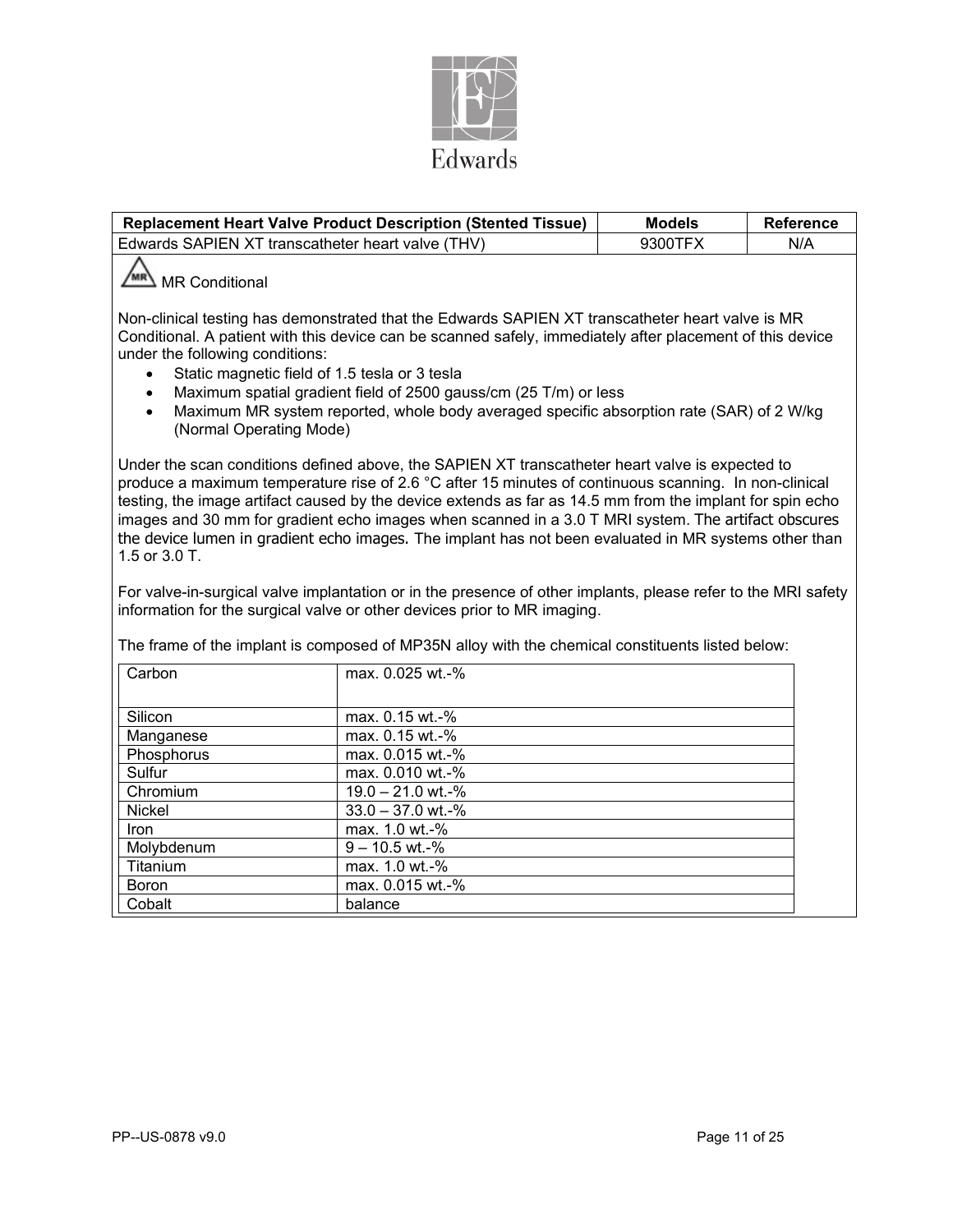

|                                                                                                                                                                                                                                                                                                           | <b>Replacement Heart Valve Product Description (Stented Tissue)</b>                                                                                                                                                                                                                                                    | <b>Models</b> | <b>Reference</b> |  |  |  |
|-----------------------------------------------------------------------------------------------------------------------------------------------------------------------------------------------------------------------------------------------------------------------------------------------------------|------------------------------------------------------------------------------------------------------------------------------------------------------------------------------------------------------------------------------------------------------------------------------------------------------------------------|---------------|------------------|--|--|--|
| Edwards SAPIEN 3 transcatheter heart valve (THV)<br>Edwards SAPIEN 3 Ultra transcatheter heart valve (THV)                                                                                                                                                                                                | 9600TFX<br>9750TFX                                                                                                                                                                                                                                                                                                     | N/A           |                  |  |  |  |
| MR Conditional                                                                                                                                                                                                                                                                                            |                                                                                                                                                                                                                                                                                                                        |               |                  |  |  |  |
| Non-clinical testing has demonstrated that the Edwards SAPIEN 3 transcatheter heart valve and the<br>Edwards SAPIEN 3 Ultra transcatheter heart valve are MR Conditional. A patient with this device can be<br>scanned safely, immediately after placement of this device under the following conditions: |                                                                                                                                                                                                                                                                                                                        |               |                  |  |  |  |
| Static magnetic field of 1.5 tesla or 3 tesla.<br>$\bullet$<br>Maximum spatial gradient field of 2500 gauss/cm (25 T/m) or less.<br>$\bullet$<br>Maximum MR system reported, whole body averaged specific absorption rate (SAR) of 2 W/kg<br>$\bullet$<br>(Normal Operating Mode)                         |                                                                                                                                                                                                                                                                                                                        |               |                  |  |  |  |
| Under the scan conditions defined above, the Edwards SAPIEN 3 transcatheter heart valve and the<br>Edwards SAPIEN 3 Ultra transcatheter heart valve are expected to produce a maximum temperature rise<br>of 3.0 °C after 15 minutes of continuous scanning.                                              |                                                                                                                                                                                                                                                                                                                        |               |                  |  |  |  |
| systems other than 1.5 or 3.0 T.                                                                                                                                                                                                                                                                          | In non-clinical testing, the image artifact caused by the device extends as far as 14.5 mm from the implant<br>for spin echo images and 30 mm for gradient echo images when scanned in a 3.0 T MRI system. The<br>artifact obscures the device lumen in gradient echo images. The implant has not been evaluated in MR |               |                  |  |  |  |
|                                                                                                                                                                                                                                                                                                           | For valve-in-valve implantation or in the presence of other implants, please refer to the MRI safety<br>information for the surgical valve or other devices prior to MR imaging.                                                                                                                                       |               |                  |  |  |  |
|                                                                                                                                                                                                                                                                                                           | The frame of the implant is composed of MP35N alloy with the chemical constituents listed below:                                                                                                                                                                                                                       |               |                  |  |  |  |
| Carbon                                                                                                                                                                                                                                                                                                    | max. 0.025 wt.-%                                                                                                                                                                                                                                                                                                       |               |                  |  |  |  |
| Silicon                                                                                                                                                                                                                                                                                                   | max. 0.15 wt.-%                                                                                                                                                                                                                                                                                                        |               |                  |  |  |  |
| Manganese                                                                                                                                                                                                                                                                                                 | max. 0.15 wt.-%                                                                                                                                                                                                                                                                                                        |               |                  |  |  |  |
| Phosphorus                                                                                                                                                                                                                                                                                                | max. 0.015 wt.-%                                                                                                                                                                                                                                                                                                       |               |                  |  |  |  |
| Sulfur                                                                                                                                                                                                                                                                                                    | max. 0.010 wt.-%                                                                                                                                                                                                                                                                                                       |               |                  |  |  |  |
| Chromium                                                                                                                                                                                                                                                                                                  | 19.0 - 21.0 wt.-%                                                                                                                                                                                                                                                                                                      |               |                  |  |  |  |
| Nickel                                                                                                                                                                                                                                                                                                    | $33.0 - 37.0$ wt.-%                                                                                                                                                                                                                                                                                                    |               |                  |  |  |  |
| Iron                                                                                                                                                                                                                                                                                                      | max. 1.0 wt.-%                                                                                                                                                                                                                                                                                                         |               |                  |  |  |  |
| Molybdenum                                                                                                                                                                                                                                                                                                | $9 - 10.5$ wt.-%                                                                                                                                                                                                                                                                                                       |               |                  |  |  |  |
| Titanium                                                                                                                                                                                                                                                                                                  | max. 1.0 wt.-%                                                                                                                                                                                                                                                                                                         |               |                  |  |  |  |
| <b>Boron</b>                                                                                                                                                                                                                                                                                              | max. 0.015 wt.-%                                                                                                                                                                                                                                                                                                       |               |                  |  |  |  |
| Cobalt                                                                                                                                                                                                                                                                                                    | balance                                                                                                                                                                                                                                                                                                                |               |                  |  |  |  |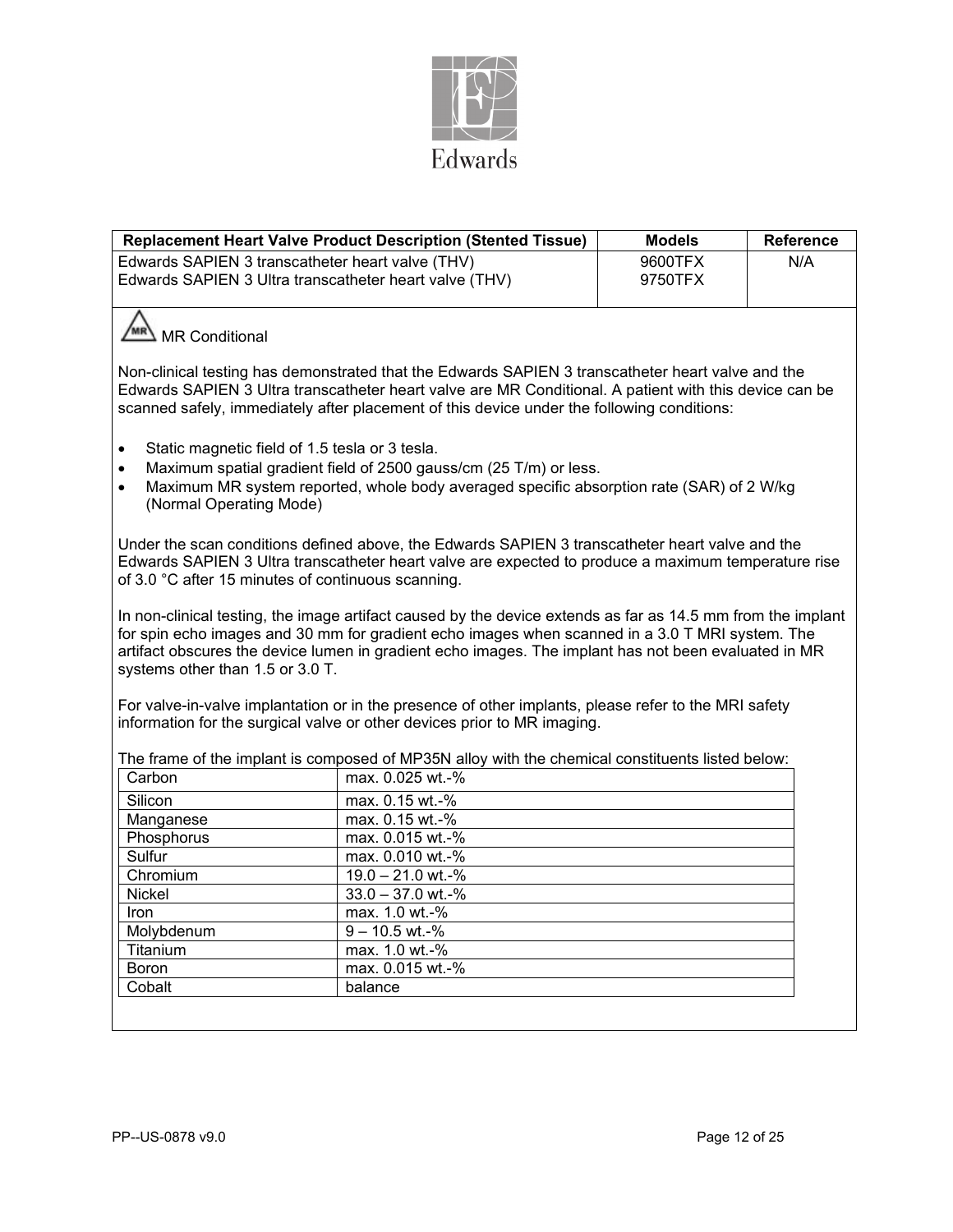

|                                                                                                                                                                                                                                                                                                                                                                                                                                                                  | <b>Replacement Heart Valve Product Description (Stented Tissue)</b> | <b>Models</b>        | <b>Reference</b> |  |
|------------------------------------------------------------------------------------------------------------------------------------------------------------------------------------------------------------------------------------------------------------------------------------------------------------------------------------------------------------------------------------------------------------------------------------------------------------------|---------------------------------------------------------------------|----------------------|------------------|--|
| CardiAQ-Edwards transcatheter mitral valve (TMV)                                                                                                                                                                                                                                                                                                                                                                                                                 |                                                                     | TMV3040B,<br>9650TMV | N/A              |  |
| <b>MR Conditional</b>                                                                                                                                                                                                                                                                                                                                                                                                                                            |                                                                     |                      |                  |  |
| Non-clinical testing has demonstrated that the TMV is MR Conditional. A patient with this device can be<br>scanned safely in an MR system meeting the following conditions:<br>Static magnetic field of 1.5 tesla or 3.0 tesla only<br>Maximum spatial gradient field of 4,000 gauss/cm (40 T/m) or less<br>Maximum MR system reported, whole body averaged specific absorption rate (SAR) of 2 W/kg                                                             |                                                                     |                      |                  |  |
| Under the scan conditions defined above, the TMV is expected to produce a maximum temperature rise of<br>1.7 °C in a 1.5 tesla system and 1.8 °C in a 3.0 tesla system after 15 minutes of continuous scanning.                                                                                                                                                                                                                                                  |                                                                     |                      |                  |  |
| In non-clinical testing, the image artifact caused by the device extends approximately 10 mm from the<br>TMV when imaged with a gradient echo and spin echo pulse sequence and a 3.0 tesla MRI system. MR<br>image quality may be compromised if the area of interest is in the same area or relatively close to the<br>position of the TMV. Therefore, optimization of MR imaging parameters to compensate for the presence of<br>this device may be necessary. |                                                                     |                      |                  |  |
| The frame of the implant is composed of Nitinol alloy with the chemical constituents listed below in<br>accordance with ASTM F2063-12.                                                                                                                                                                                                                                                                                                                           |                                                                     |                      |                  |  |
| <b>Nickel</b>                                                                                                                                                                                                                                                                                                                                                                                                                                                    | 54.5 to 57.0 wt.-%                                                  |                      |                  |  |
| Titanium                                                                                                                                                                                                                                                                                                                                                                                                                                                         | <b>Balance</b>                                                      |                      |                  |  |
| Nitrogen plus Oxygen                                                                                                                                                                                                                                                                                                                                                                                                                                             | 0.05 wt.-%                                                          |                      |                  |  |
| Carbon                                                                                                                                                                                                                                                                                                                                                                                                                                                           | $< 0.05$ wt.-%                                                      |                      |                  |  |

**\*INVESTIGATIONAL DEVICES. CAUTION: The CardiAQ-Edwards transcatheter mitral valve is an investigational device. Limited by Federal (USA) law to investigational use only. Exclusively for clinical investigations. To be used by qualified investigators only. See instructions for use for full information, including indications, contraindications, warnings, precautions and adverse events.**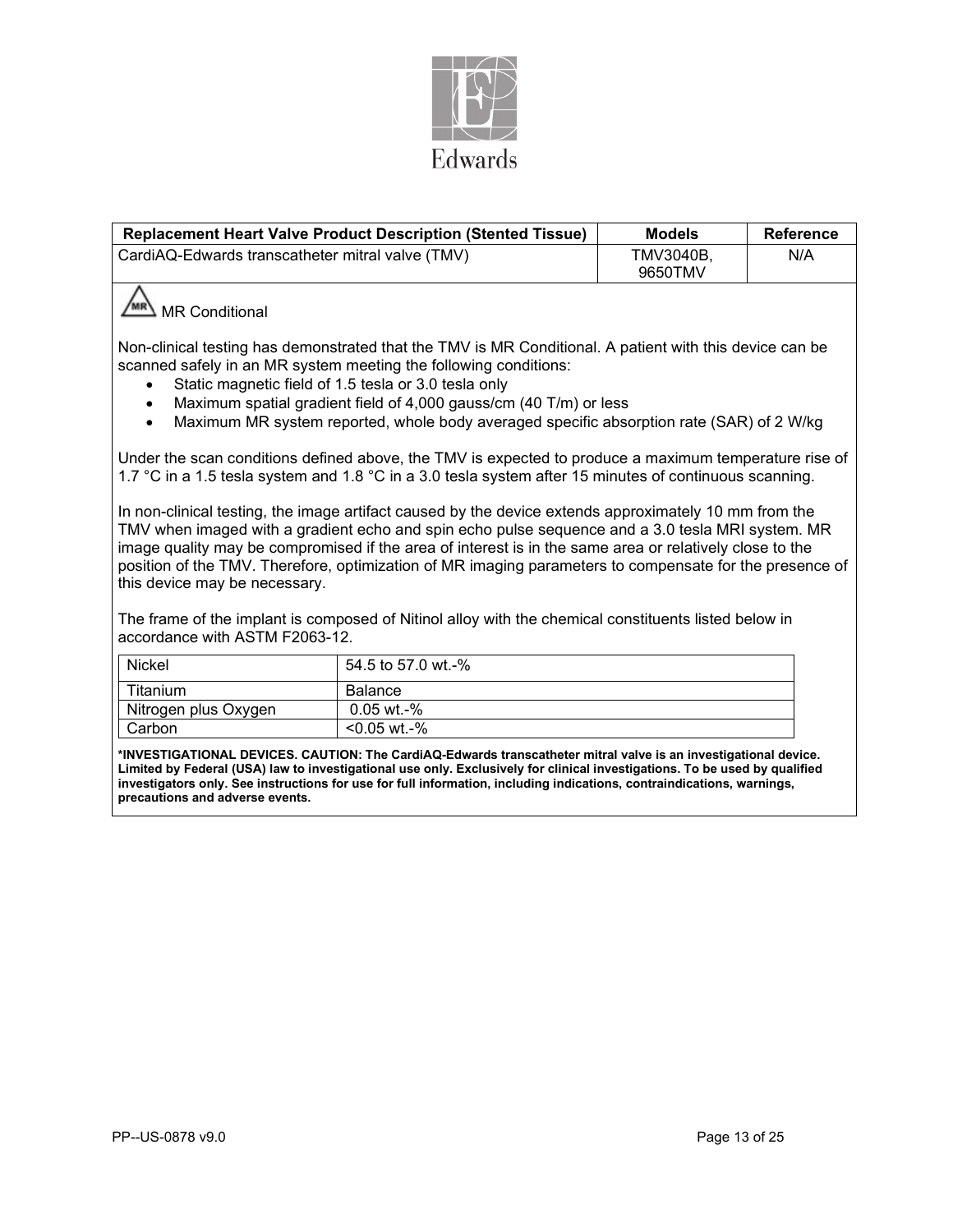

|                                                                                                                                                                                                                                                                                                                                                                                                                                                                    | <b>Replacement Heart Valve Product Description (Stented Tissue)</b> | <b>Models</b> | <b>Reference</b> |  |  |  |
|--------------------------------------------------------------------------------------------------------------------------------------------------------------------------------------------------------------------------------------------------------------------------------------------------------------------------------------------------------------------------------------------------------------------------------------------------------------------|---------------------------------------------------------------------|---------------|------------------|--|--|--|
| Edwards EVOQUE Transcatheter Mitral Valve (TMV)                                                                                                                                                                                                                                                                                                                                                                                                                    |                                                                     | 9850TMV       | N/A              |  |  |  |
| <b>MR Conditional</b>                                                                                                                                                                                                                                                                                                                                                                                                                                              |                                                                     |               |                  |  |  |  |
| Non-clinical testing has demonstrated that the Edwards 9850TMV valve is MR Conditional. A patient with<br>the valve can be scanned safely, immediately after placement of this valve under the following conditions:                                                                                                                                                                                                                                               |                                                                     |               |                  |  |  |  |
| Static magnetic field of 3.0 tesla or less<br>$\bullet$<br>Spatial magnetic gradient field of less than 3000 gauss/cm<br>$\bullet$<br>Maximum MR system-reported, whole body averaged SAR of 2.0 W/kg<br>$\bullet$<br>Normal operating mode of the MR system for both gradients and SAR<br>$\bullet$                                                                                                                                                               |                                                                     |               |                  |  |  |  |
| Based on worst-case non-clinical testing and calculated SAR in the patient during MRI, the 9850TMV<br>valve was determined to produce a temperature rise of less than 3 °C at a maximum MR system reported,<br>whole-body-averaged specific absorption rate (SAR) of 2.0 W/kg, for 15 minutes of MR scanning at 1.5 T<br>and a rise of less than 4 °C at a background local specific absorption rate (SAR) of 2.0 W/kg, for 15<br>minutes of MR scanning at 3.0 T. |                                                                     |               |                  |  |  |  |
| Image artifact was measured non-clinically in a GE Signa 3T Discovery 750 MR system according to<br>ASTM F2119-07 using the spin echo and gradient echo sequences specified therein. The spin echo<br>images had artifacts that extended as far as 4 mm from the implant. The gradient echo images had<br>artifacts that extended as far as 5.85 mm from the valve. The lumen of the valve was partially to fully<br>obscured.                                     |                                                                     |               |                  |  |  |  |
| The frame of the implant is composed of Nitinol alloy with the chemical constituents listed below in<br>accordance with ASTM F2063-12.                                                                                                                                                                                                                                                                                                                             |                                                                     |               |                  |  |  |  |
| <b>Nickel</b>                                                                                                                                                                                                                                                                                                                                                                                                                                                      | 55.8 wt.-%                                                          |               |                  |  |  |  |

| Nickel               | 55.8 wt.-%     |
|----------------------|----------------|
| Titanium             | Balance        |
| Nitrogen plus Oxygen | <0.04 wt.-%    |
| Carbon               | $< 0.04$ wt.-% |

**\*INVESTIGATIONAL DEVICES. CAUTION: The Edwards EVOQUE Transcatheter Mitral Valve is an investigational device. Limited by Federal (USA) law to investigational use only. Exclusively for clinical investigations. To be used by qualified investigators only. See instructions for use for full information, including indications, contraindications, warnings, precautions and adverse events.**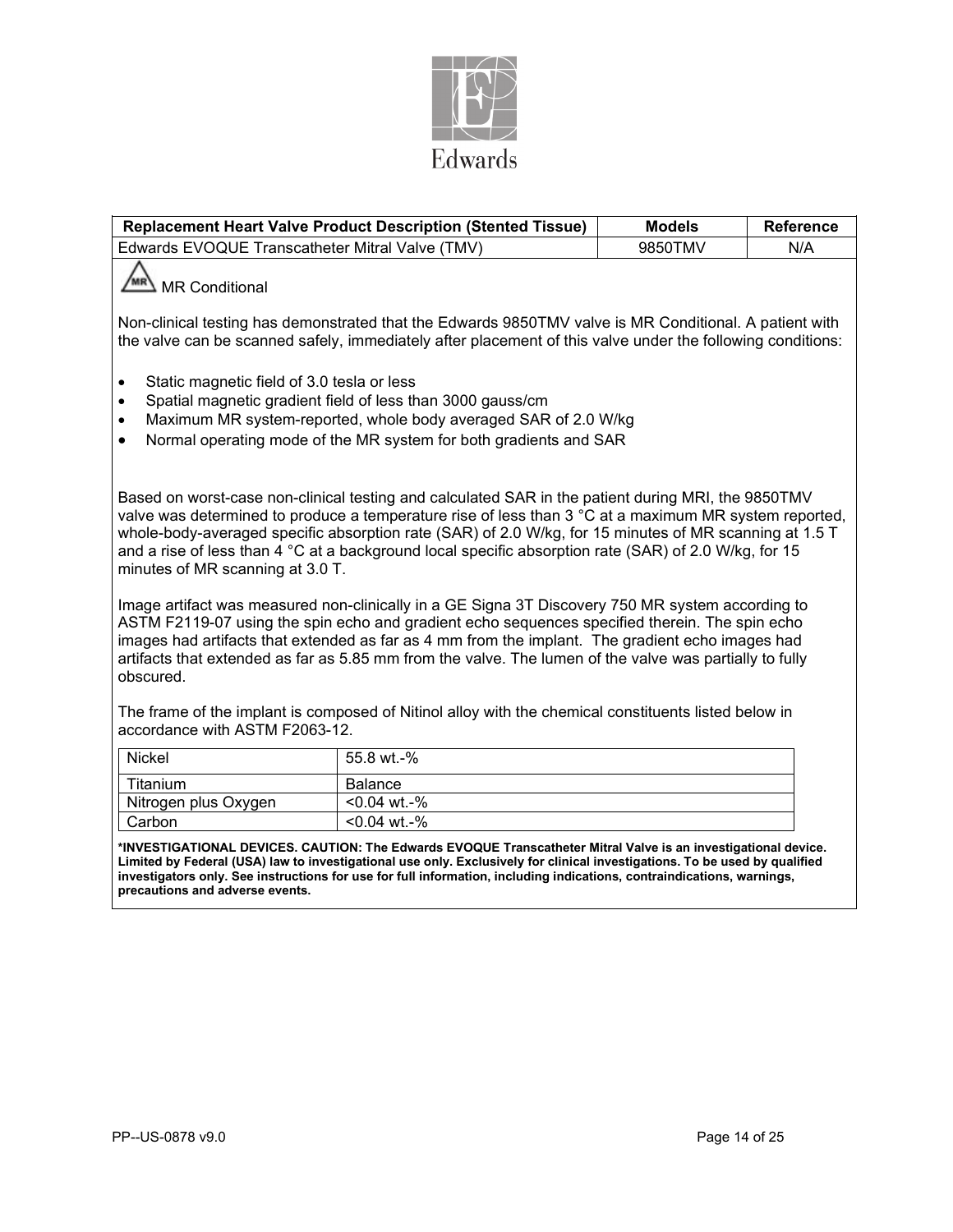

| <b>Replacement Heart Valve Product Description (Stented Tissue)</b>                                                                                                                                                                                                                                                                                                                              |                   | <b>Model</b> | <b>Reference</b> |  |  |
|--------------------------------------------------------------------------------------------------------------------------------------------------------------------------------------------------------------------------------------------------------------------------------------------------------------------------------------------------------------------------------------------------|-------------------|--------------|------------------|--|--|
| Edwards CENTERA transcatheter heart valve                                                                                                                                                                                                                                                                                                                                                        |                   | 9551S        | 25               |  |  |
| MR Conditional<br>The Edwards CENTERA THV has been determined to be MR Conditional. A patient with this device can<br>be immediately scanned safely in an MR system meeting the following conditions:                                                                                                                                                                                            |                   |              |                  |  |  |
| Static magnetic fields of 1.5 tesla (T) or 3.0 T.<br>Maximum spatial gradient field of 3000 Gauss/cm (30 T/m).<br>Maximum MR System reported, whole-body-averaged specific absorption rate (WB-SAR) of<br>2.0 W/kg (Normal Operating Mode).                                                                                                                                                      |                   |              |                  |  |  |
| Under the scan conditions defined above, the CENTERA valve is expected to produce a maximum<br>temperature rise of less than 2.0 °C after 15 minutes of continuous scanning.                                                                                                                                                                                                                     |                   |              |                  |  |  |
| Image artifact was measured non-clinically in a GE Signa 3T HDx MR system according to ASTM F2119-<br>07 using the spin echo and gradient echosequences specified therein. The spin echo images had artifacts<br>that extended as far as 4 mm from the implant and partially to fully obscured the lumen. The gradient echo<br>images had artifacts that extended as far as 5 mm from the valve. |                   |              |                  |  |  |
| The THV has not been evaluated in MR systems other than 1.5 T or 3.0 T. The delivery system has not<br>been evaluated for MR compatibility and is considered MR unsafe.<br>The frame of the implant is composed of Nitinol alloy with the chemical constituents listed below in<br>accordance with ASTM F2063-12:                                                                                |                   |              |                  |  |  |
| Nickel                                                                                                                                                                                                                                                                                                                                                                                           | $54.5\% - 57.0\%$ |              |                  |  |  |
| Cobalt                                                                                                                                                                                                                                                                                                                                                                                           | Max. 0.05%        |              |                  |  |  |
| Iron                                                                                                                                                                                                                                                                                                                                                                                             | Max. 0.05%        |              |                  |  |  |
| Carbon                                                                                                                                                                                                                                                                                                                                                                                           | Max. 0.05%        |              |                  |  |  |
| Niobium                                                                                                                                                                                                                                                                                                                                                                                          | Max 0.025%        |              |                  |  |  |
| Copper                                                                                                                                                                                                                                                                                                                                                                                           | Max 0.01%         |              |                  |  |  |
| Chromium                                                                                                                                                                                                                                                                                                                                                                                         | Max 0.01%         |              |                  |  |  |
| Oxygen                                                                                                                                                                                                                                                                                                                                                                                           | Max 0.04%         |              |                  |  |  |
| Oxygen + Nitrogen                                                                                                                                                                                                                                                                                                                                                                                | Max. 0.05%        |              |                  |  |  |
| Hydrogen                                                                                                                                                                                                                                                                                                                                                                                         | Max 0.005%        |              |                  |  |  |
| Titanium                                                                                                                                                                                                                                                                                                                                                                                         | <b>Balance</b>    |              |                  |  |  |
|                                                                                                                                                                                                                                                                                                                                                                                                  |                   |              |                  |  |  |

**CAUTION: investigational device. Limited by Federal (USA) law to investigational use only. To be used by qualified investigators only. See instructions for use for full information, including indications, contraindications, warnings, precautions and adverse events.**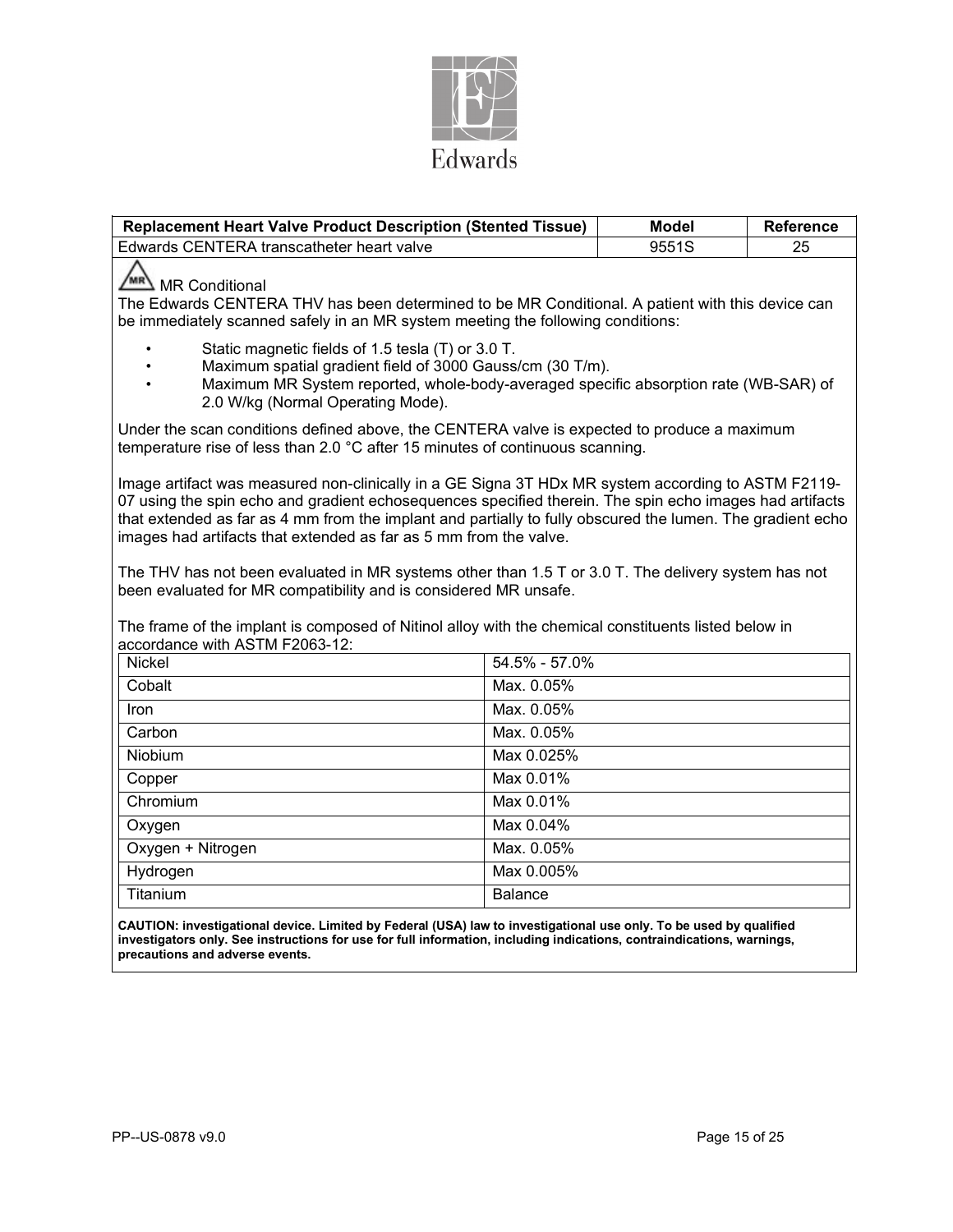

|                                                                                                                                                                                                                                                                                                                                            | <b>Replacement Heart Valve Product Description (Stented Tissue)</b>                                                                                                                   | <b>Model</b> | <b>Reference</b> |  |  |
|--------------------------------------------------------------------------------------------------------------------------------------------------------------------------------------------------------------------------------------------------------------------------------------------------------------------------------------------|---------------------------------------------------------------------------------------------------------------------------------------------------------------------------------------|--------------|------------------|--|--|
| Edwards Alterra adaptive prestent in conjunction with                                                                                                                                                                                                                                                                                      |                                                                                                                                                                                       | 29AP4045.    | N/A              |  |  |
| Edwards SAPIEN 3 transcatheter heart valve                                                                                                                                                                                                                                                                                                 |                                                                                                                                                                                       | 9600TFX      |                  |  |  |
| MR Conditional<br>Non-clinical testing has demonstrated that the Edwards Alterra Adaptive Prestent, alone or with a<br>deployed SAPIEN 3 transcatheter heart valve, is MR Conditional. A patient with this device can be<br>scanned safely immediately after placement of this device in an MR system meeting the following<br>conditions: |                                                                                                                                                                                       |              |                  |  |  |
| Static magnetic fields of 1.5 tesla (T) or 3.0 T.<br>Maximum spatial gradient field of 3000 Gauss/cm (30 T/m) or less.<br>Maximum MR System reported, whole-body-averaged specific absorption rate (WB-SAR) of<br>$\bullet$<br>2.0 W/kg (Normal Operating Mode).                                                                           |                                                                                                                                                                                       |              |                  |  |  |
|                                                                                                                                                                                                                                                                                                                                            | Under the scan conditions defined above, the Edwards Alterra prestent is expected to produce a<br>maximum temperature rise of 4.0 °C or less after 15 minutes of continuous scanning. |              |                  |  |  |
| In non-clinical testing, the image artifact caused by the device extends as far as 6.6 mm for gradient echo<br>images when scanned using a 3.0 T MRI system. The artifact obscures the device lumen in gradient echo<br>images.<br>The implant has not been evaluated in MR systems other than 1.5 T or 3.0 T.                             |                                                                                                                                                                                       |              |                  |  |  |
|                                                                                                                                                                                                                                                                                                                                            | The frame of the valve implant is composed of MP35N alloy with the chemical constituents listed below:                                                                                |              |                  |  |  |
| Carbon                                                                                                                                                                                                                                                                                                                                     | max. 0.025 wt.-%                                                                                                                                                                      |              |                  |  |  |
| Silicon                                                                                                                                                                                                                                                                                                                                    | max. 0.15 wt.-%                                                                                                                                                                       |              |                  |  |  |
| Manganese                                                                                                                                                                                                                                                                                                                                  | max. 0.15 wt.-%                                                                                                                                                                       |              |                  |  |  |
| Phosphorus                                                                                                                                                                                                                                                                                                                                 | max. 0.015 wt.-%                                                                                                                                                                      |              |                  |  |  |
| Sulfur                                                                                                                                                                                                                                                                                                                                     | max. 0.010 wt.-%                                                                                                                                                                      |              |                  |  |  |
| Chromium                                                                                                                                                                                                                                                                                                                                   | 19.0 - 21.0 wt.-%                                                                                                                                                                     |              |                  |  |  |
| <b>Nickel</b>                                                                                                                                                                                                                                                                                                                              | $33.0 - 37.0$ wt.-%                                                                                                                                                                   |              |                  |  |  |
| Iron                                                                                                                                                                                                                                                                                                                                       | max. 1.0 wt.-%                                                                                                                                                                        |              |                  |  |  |
| Molybdenum                                                                                                                                                                                                                                                                                                                                 | $9 - 10.5$ wt.-%                                                                                                                                                                      |              |                  |  |  |
| Titanium                                                                                                                                                                                                                                                                                                                                   | max. 1.0 wt.-%                                                                                                                                                                        |              |                  |  |  |
| Boron<br>Cobalt                                                                                                                                                                                                                                                                                                                            | max. 0.015 wt.-%                                                                                                                                                                      |              |                  |  |  |
|                                                                                                                                                                                                                                                                                                                                            | balance                                                                                                                                                                               |              |                  |  |  |

(continues on next page)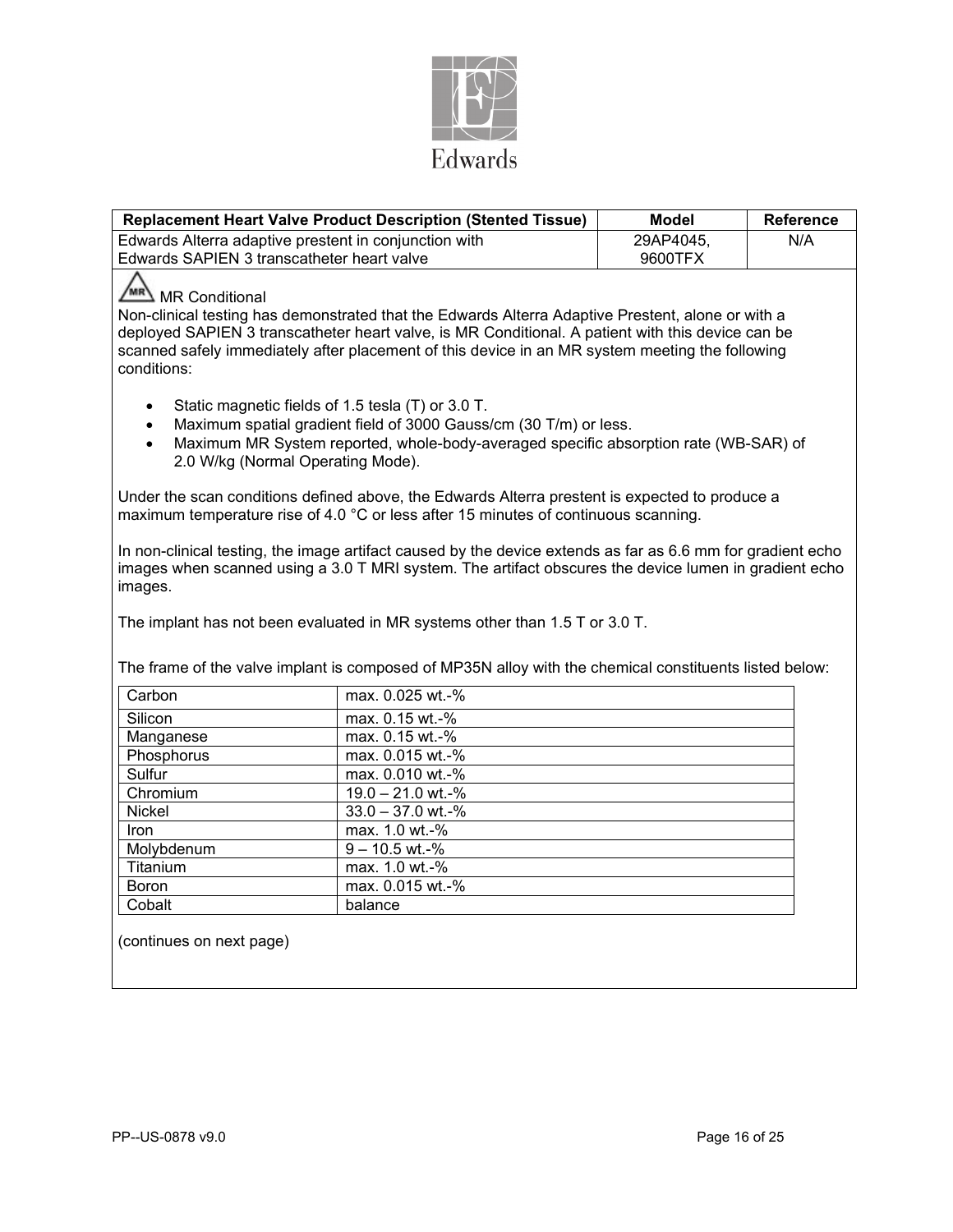

|                                                       | <b>Replacement Heart Valve Product Description (Stented Tissue)</b>                                        | <b>Model</b> | <b>Reference</b> |  |  |
|-------------------------------------------------------|------------------------------------------------------------------------------------------------------------|--------------|------------------|--|--|
| Edwards Alterra adaptive prestent in conjunction with | 29AP4045,                                                                                                  | N/A          |                  |  |  |
| Edwards SAPIEN 3 transcatheter heart valve            |                                                                                                            | 9600TFX      |                  |  |  |
| (continued from previous page)                        |                                                                                                            |              |                  |  |  |
| in accordance with ASTM F2063-12:                     | The frame of the prestent implant is composed of Nitinol alloy with the chemical constituents listed below |              |                  |  |  |
| <b>Nickel</b>                                         | 54.5% - 57.0%                                                                                              |              |                  |  |  |
| Cobalt                                                | Max. 0.05%                                                                                                 |              |                  |  |  |
| <b>Iron</b>                                           | Max. 0.05%                                                                                                 |              |                  |  |  |
| Carbon                                                | Max. 0.05%                                                                                                 |              |                  |  |  |
| <b>Niobium</b>                                        | Max 0.025%                                                                                                 |              |                  |  |  |
| Copper                                                | Max 0.01%                                                                                                  |              |                  |  |  |
| Chromium                                              | Max 0.01%                                                                                                  |              |                  |  |  |
| Oxygen                                                | Max 0.04%                                                                                                  |              |                  |  |  |
| Oxygen + Nitrogen                                     | Max. 0.05%                                                                                                 |              |                  |  |  |
| Hydrogen                                              | Max 0.005%                                                                                                 |              |                  |  |  |
| Titanium                                              | <b>Balance</b>                                                                                             |              |                  |  |  |
|                                                       |                                                                                                            |              |                  |  |  |

**CAUTION: investigational device. Limited by Federal (USA) law to investigational use only. To be used by qualified investigators only. See instructions for use for full information, including indications, contraindications, warnings, precautions and adverse events.**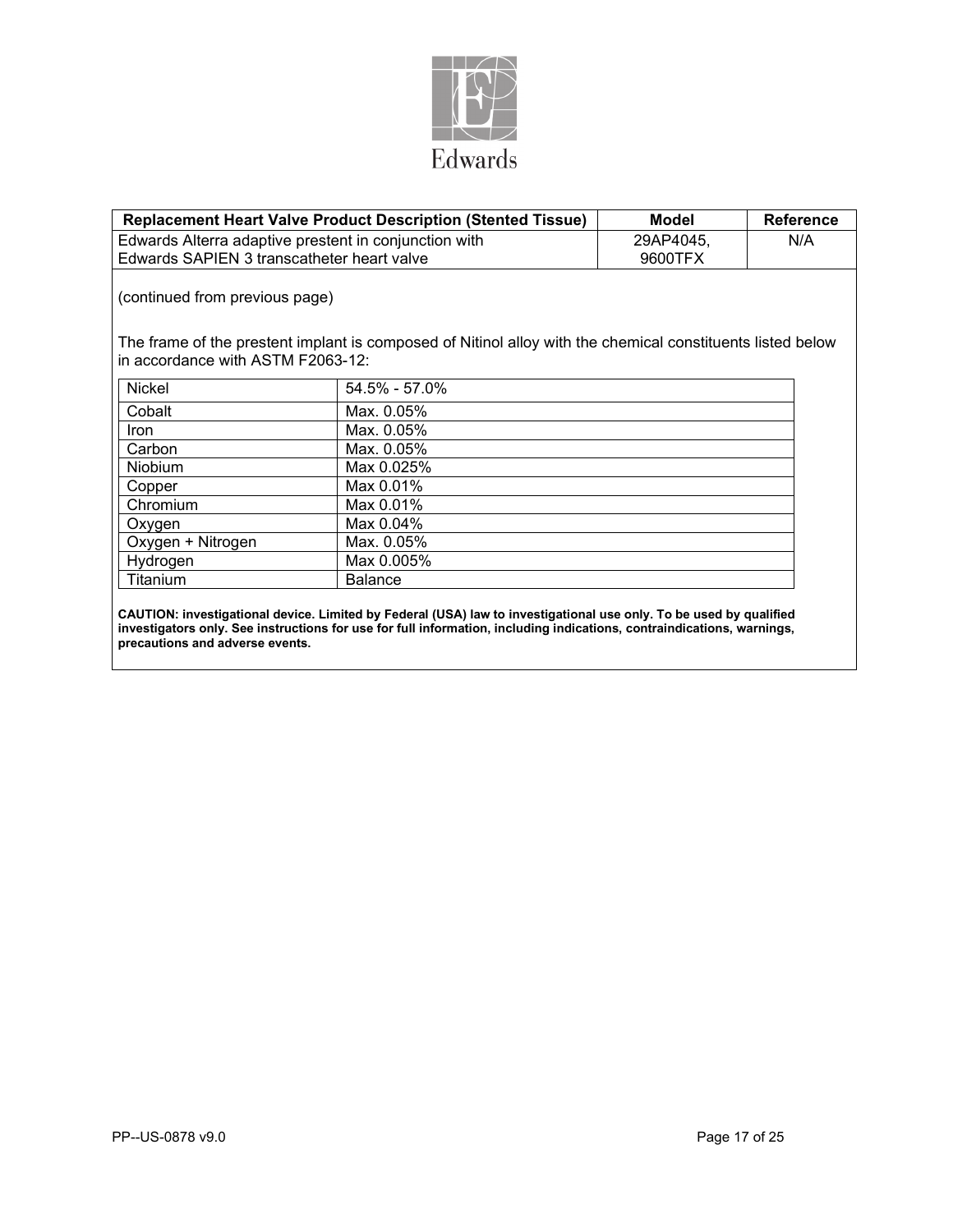

| <b>Replacement Heart Valve Product Description</b><br>(Stented Tissue)                                                                                                                                                                                                                                                                                                                                                                                                                                                              | <b>Model</b>                                                         | <b>Reference</b> |  |  |  |  |
|-------------------------------------------------------------------------------------------------------------------------------------------------------------------------------------------------------------------------------------------------------------------------------------------------------------------------------------------------------------------------------------------------------------------------------------------------------------------------------------------------------------------------------------|----------------------------------------------------------------------|------------------|--|--|--|--|
| SAPIEN M3 Dock in conjunction with the                                                                                                                                                                                                                                                                                                                                                                                                                                                                                              | 9770DDS/9780DDS/9680DSC<br><b>SAPIEN M3 valve</b><br>with 9680TFX29M |                  |  |  |  |  |
| <b>MR Conditional</b>                                                                                                                                                                                                                                                                                                                                                                                                                                                                                                               |                                                                      |                  |  |  |  |  |
| Non-clinical testing has demonstrated that the Edwards SAPIEN M3 Dock implant, with a deployed<br>SAPIEN M3 valve, is MR Conditional. A patient can be scanned safely immediately after placement of<br>these devices under the following conditions:<br>Static magnetic field of 1.5 tesla or 3.0 tesla only<br>Maximum spatial gradient field of 3,000 gauss/cm (30 T/m) or less<br>$\bullet$<br>Maximum MR system reported, whole body averaged specific absorption rate (SAR) of 2 W/kg<br>$\bullet$<br>(Normal Operating Mode) |                                                                      |                  |  |  |  |  |
| Under the scan conditions defined above, the Edwards SAPIEN M3 implant is expected to produce a<br>maximum temperature rise of 2 °C or less after 15 minutes of continuous scanning.                                                                                                                                                                                                                                                                                                                                                |                                                                      |                  |  |  |  |  |
| In non-clinical testing, the image artifact caused by the device extends approximately 8 mm from the<br>implant when imaged with spin echo pulse sequence and a 3.0 tesla MRI system. The lumen of the valve<br>inside the dock was partially to fully obscured in spin and echo gradient images.                                                                                                                                                                                                                                   |                                                                      |                  |  |  |  |  |
| Reduction in artifact may be possible with sequences designed for reduction of metal artifact.                                                                                                                                                                                                                                                                                                                                                                                                                                      |                                                                      |                  |  |  |  |  |
| CAUTION: investigational device. Limited by Federal (USA) law to investigational use only. To be used by qualified<br>investigators only. See instructions for use for full information, including indications, contraindications, warnings,<br>precautions and adverse events.                                                                                                                                                                                                                                                     |                                                                      |                  |  |  |  |  |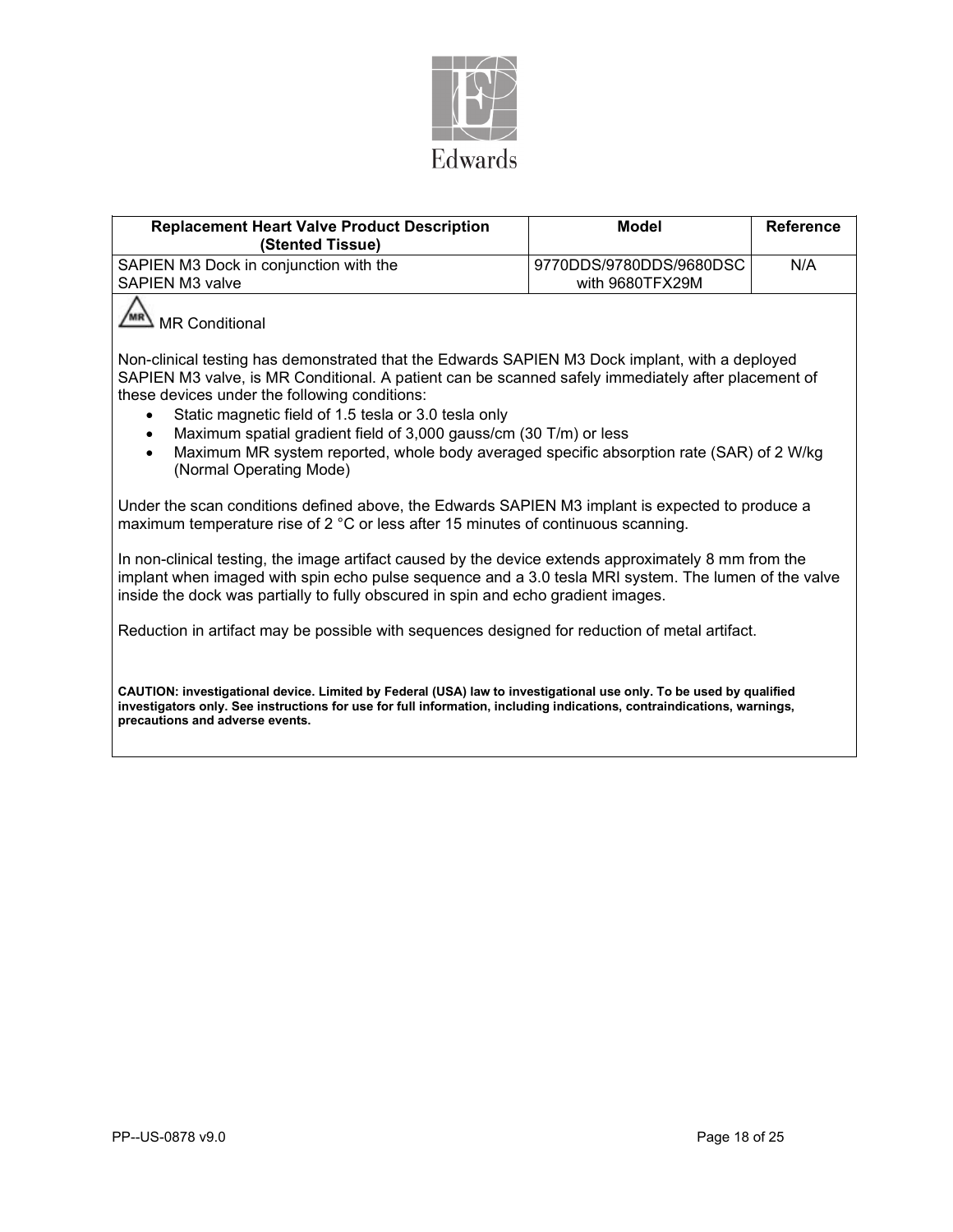

| <b>Replacement Heart Valve Product Description (Stentless Tissue)</b>                                | <b>Models</b> |
|------------------------------------------------------------------------------------------------------|---------------|
| Edwards Prima aortic stentless bioprosthesis                                                         | 2500          |
| Edwards Prima Plus aortic stentless bioprosthesis                                                    | 2500P         |
| These valves are made of porcine aortic valves and there are no metallic components. Therefore there |               |
| are no MRI issues for these implants, and they may be considered as MR safe.                         |               |

|                                                         |                            | <b>Replacement Heart Valve Product Description</b>                                                           |         |                                                        | <b>Models</b>             |    |  | <b>Reference</b> |
|---------------------------------------------------------|----------------------------|--------------------------------------------------------------------------------------------------------------|---------|--------------------------------------------------------|---------------------------|----|--|------------------|
|                                                         | (Ball and Cage Mechanical) |                                                                                                              |         |                                                        |                           |    |  |                  |
|                                                         |                            | Starr-Edwards aortic and mitral prostheses                                                                   |         |                                                        | 1000, 1200, 2300, 2310,   |    |  | 2, 3             |
|                                                         |                            |                                                                                                              |         |                                                        | 2400, 6000, 6120, 6300,   |    |  |                  |
|                                                         |                            |                                                                                                              |         |                                                        | 6310, 6320, 6400          |    |  |                  |
|                                                         |                            | Testing of these devices in a static magnetic field up to 1.5 tesla show that they are safe during MR        |         |                                                        |                           |    |  |                  |
|                                                         |                            | procedures performed at 1.5 tesla or less though they are weakly ferromagnetic.                              |         |                                                        |                           |    |  |                  |
|                                                         | Starr-Edwards prostheses   |                                                                                                              |         | 2, 4, 5<br>Pre-1000, Pre-6000, 1260,                   |                           |    |  |                  |
|                                                         |                            |                                                                                                              |         |                                                        | 2320, 6520 (plastic disk) |    |  |                  |
|                                                         |                            | Testing of these devices in a static magnetic field up to 2.35 tesla show that they are safe during MR       |         |                                                        |                           |    |  |                  |
|                                                         |                            | procedures performed at 2.35 tesla or less though they are weakly ferromagnetic.                             |         |                                                        |                           |    |  |                  |
|                                                         |                            | Valve cages are comprised of Stellite 21. Additionally, the hollow balls of the metallic ball valves (Models |         |                                                        |                           |    |  |                  |
|                                                         |                            | 2300, 2310, 2320, 2400, 6300, 6310, 6320 and 6400) are also composed of Stellite 21. The nominal             |         |                                                        |                           |    |  |                  |
| composition (wt. percent) of Stellite 21 is as follows: |                            |                                                                                                              |         |                                                        |                           |    |  |                  |
| Cobalt                                                  | Carbon                     | Manganese                                                                                                    | Silicon | <b>Nickel</b><br>Molybdenum<br>Chromium<br><i>Iron</i> |                           |    |  |                  |
| 61.5%                                                   | $< 0.35\%$                 | < 1.0                                                                                                        | 1.0%    | 28.5%                                                  | $1.0\%$                   | 6% |  | 0.75%            |

|                                                                                                                                                                                                                                                                                                                                                                          | <b>Replacement Heart Valve Product Description</b>                                                    |  |          | <b>Models</b> |        | <b>Reference</b> |            |            |        |  |
|--------------------------------------------------------------------------------------------------------------------------------------------------------------------------------------------------------------------------------------------------------------------------------------------------------------------------------------------------------------------------|-------------------------------------------------------------------------------------------------------|--|----------|---------------|--------|------------------|------------|------------|--------|--|
| (Bileaflet Mechanical)                                                                                                                                                                                                                                                                                                                                                   |                                                                                                       |  |          |               |        |                  |            |            |        |  |
|                                                                                                                                                                                                                                                                                                                                                                          | Edwards-Duromedics aortic and mitral bileaflet prostheses                                             |  |          |               |        |                  | 3160, 9120 |            | 2      |  |
|                                                                                                                                                                                                                                                                                                                                                                          | Testing of these devices in a static magnetic field up to 1.5 tesla show that they are safe during MR |  |          |               |        |                  |            |            |        |  |
| procedures performed at 1.5 tesla or less. Valve housings are composed of solid pyrolytic carbon and the<br>leaflets are graphite substrate coated with pyrolytic carbon. The retainer rings in the sewing ring are<br>commercially pure titanium grade II. The stiffener rings are Stellite 25. The nominal composition (wt.<br>percent) for Stellite 25 is as follows: |                                                                                                       |  |          |               |        |                  |            |            |        |  |
| Cobalt                                                                                                                                                                                                                                                                                                                                                                   | Chromium                                                                                              |  | Tungsten |               | Nickel | Iron             |            | Manganese  | Carbon |  |
| 50%                                                                                                                                                                                                                                                                                                                                                                      | 20%                                                                                                   |  | 15%      |               | 10%    | $< 3\%$          |            | 1.5%       | 0.1%   |  |
| The nominal composition (wt. percent) for commercially pure titanium grade II is as follows:                                                                                                                                                                                                                                                                             |                                                                                                       |  |          |               |        |                  |            |            |        |  |
| Nitrogen<br>Carbon<br>Hydrogen<br>Oxygen<br>Iron                                                                                                                                                                                                                                                                                                                         |                                                                                                       |  |          |               |        |                  |            | Titanium   |        |  |
| $< 0.03\%$                                                                                                                                                                                                                                                                                                                                                               | $< 0.10\%$                                                                                            |  | < 0.012% |               |        | $< 0.30\%$       |            | $< 0.25\%$ | 99%    |  |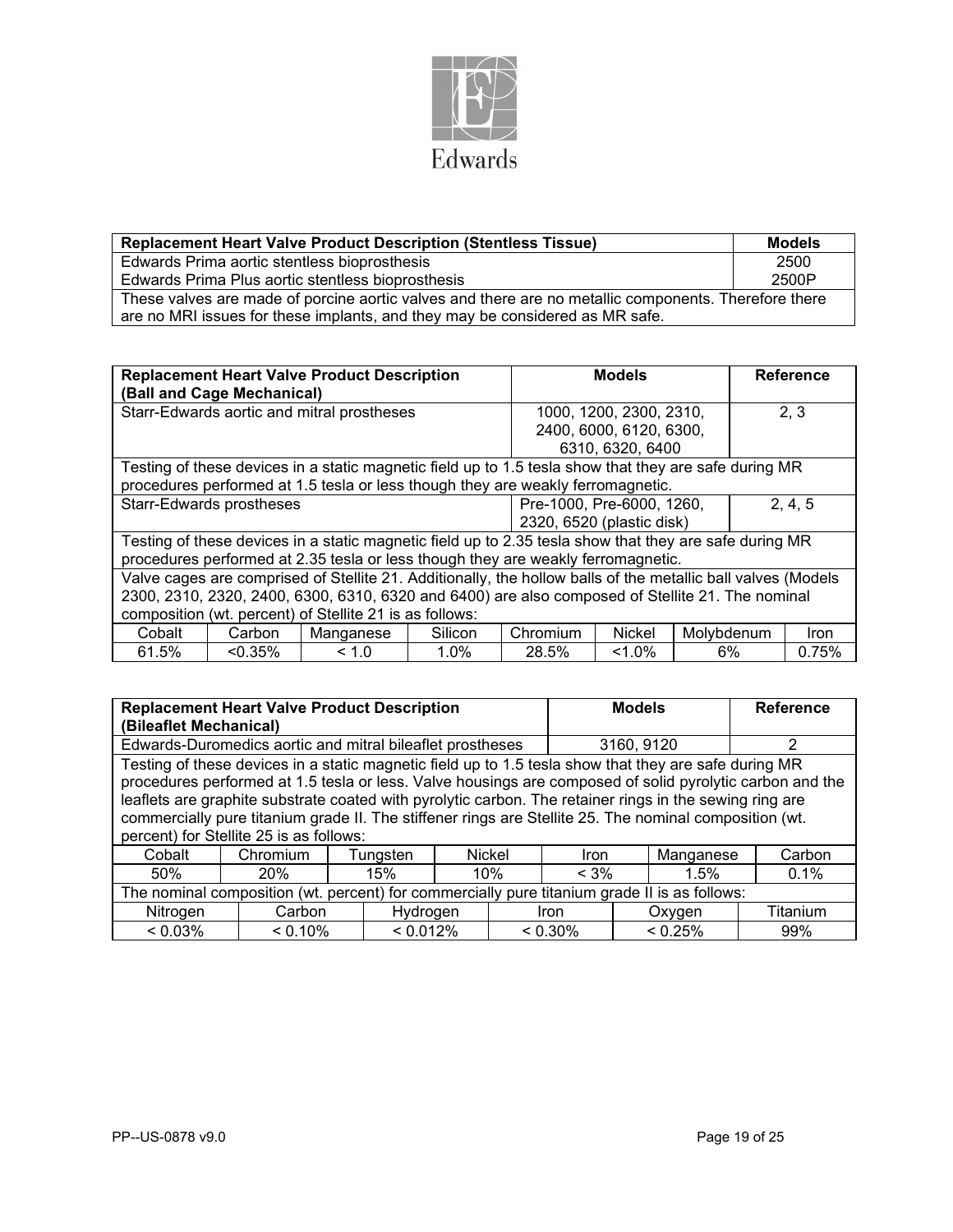

| (Bileaflet Mechanical) |                                                                          | <b>Replacement Heart Valve Product Description</b>                                                       |  |                                                                                                                                                                                                                                                                                                                                                                                                                                     | <b>Models</b>            |  | <b>Reference</b>            |
|------------------------|--------------------------------------------------------------------------|----------------------------------------------------------------------------------------------------------|--|-------------------------------------------------------------------------------------------------------------------------------------------------------------------------------------------------------------------------------------------------------------------------------------------------------------------------------------------------------------------------------------------------------------------------------------|--------------------------|--|-----------------------------|
|                        |                                                                          | Edwards MIRA aortic and mitral mechanical valves<br>(Caution: Investigational device. Limited by Federal |  |                                                                                                                                                                                                                                                                                                                                                                                                                                     | 3600, 3600f, 3600u, 9600 |  |                             |
|                        | law to investigational use.)                                             |                                                                                                          |  |                                                                                                                                                                                                                                                                                                                                                                                                                                     |                          |  |                             |
| as follows:            |                                                                          |                                                                                                          |  | Testing of these devices in a magnetic field of 1.5, 3.0, and 8.0 tesla has shown that these devices are<br>safe and compatible during MRI (magnetic resonance imaging) procedures. Valve housing is composed<br>of ASTM B348 Grade 5 Ti-6Al-4V titanium alloy coated with turbostatic carbon. Leaflets are composed of<br>graphite substrate coated with pyrolytic carbon. The nominal composition for Ti-6Al-4V titanium alloy is |                          |  |                             |
| Nitrogen               | <b>Aluminum</b><br>Vanadium<br>Hydrogen<br>Carbon<br>Oxygen<br>Iron      |                                                                                                          |  |                                                                                                                                                                                                                                                                                                                                                                                                                                     |                          |  | Titanium                    |
| $< 0.03\%$             | < 0.0125%<br>$< 0.20\%$<br>$< 0.10\%$<br>$< 0.40\%$<br>$5.5$ to<br>6.75% |                                                                                                          |  |                                                                                                                                                                                                                                                                                                                                                                                                                                     |                          |  | <b>Balance</b><br>$(-90\%)$ |

|                                                                                                                                                                                                                                                                                      | <b>Valve Repair Product Description</b>                            | <b>Models</b>                           |            | <b>Reference</b> |      |            |          |
|--------------------------------------------------------------------------------------------------------------------------------------------------------------------------------------------------------------------------------------------------------------------------------------|--------------------------------------------------------------------|-----------------------------------------|------------|------------------|------|------------|----------|
|                                                                                                                                                                                                                                                                                      | Carpentier-Edwards Classic annuloplasty mitral and tricuspid rings | 4400, 4500                              |            |                  |      |            |          |
| Carpentier-Edwards Classic annuloplasty mitral and tricuspid rings<br>with Duraflo treatment                                                                                                                                                                                         |                                                                    |                                         |            |                  |      | 4425, 4525 |          |
|                                                                                                                                                                                                                                                                                      |                                                                    | Edwards MC3 Tricuspid annuloplasty ring |            |                  | 4900 |            |          |
| Testing of these devices in a magnetic field of 1.5 tesla has shown that these devices are safe and<br>compatible during MRI (magnetic resonance imaging) procedures. Rings have titanium alloy cores. The<br>nominal composition (wt. percent) of the titanium alloy is as follows: |                                                                    |                                         |            |                  |      |            |          |
| Aluminum<br>Nitrogen<br>Hydrogen<br>Carbon<br>Oxygen<br><b>Iron</b>                                                                                                                                                                                                                  |                                                                    |                                         |            |                  |      | Vanadium   | Titanium |
| $< 0.05\%$                                                                                                                                                                                                                                                                           | $< 0.08\%$                                                         | $< 0.012\%$                             | $< 0.25\%$ | $< 0.13\%$       | 6%   | $4\%$      | 89%      |

### *Exceptions:*

Carpentier-Edwards annuloplasty rings, Models 4400 and 4500, marketed from 1980 to 1983, were made of stainless steel. Therefore we are unable to advise on the safety of MR procedures for patients with these particular annuloplasty rings. These older rings were labeled with lot numbers (not serial numbers) that had the following format: 1C005 (i.e., where the first character was numeric, the second character was a letter from A to L and the last three or four characters were numeric).

| <b>Valve Repair Product Description</b>                                                                                                                                                                                                                             |  | <b>Models</b> |  | <b>Reference</b> |  |      |          |
|---------------------------------------------------------------------------------------------------------------------------------------------------------------------------------------------------------------------------------------------------------------------|--|---------------|--|------------------|--|------|----------|
| Carpentier-McCarthy-Adams IMR ETIogix mitral annuloplasty ring                                                                                                                                                                                                      |  |               |  |                  |  | 4100 |          |
| GeoForm mitral annuloplasty ring                                                                                                                                                                                                                                    |  |               |  |                  |  | 4200 |          |
| The device has been shown not to have magnetic interactions at up to 8 tesla. It is also safe with respect<br>to RF heating at 1.2 W/kg for up to 15 minutes. Artifacts have been determined at 1.5 tesla. Optimization<br>of MR imaging parameters is recommended. |  |               |  |                  |  |      |          |
| Rings have titanium alloy cores. The nominal composition (wt. percent) of the titanium alloy is as follows:<br>Aluminum   Vanadium<br>Hydrogen<br>Nitrogan<br>Carhon<br>Ovvoon<br>lron.                                                                             |  |               |  |                  |  |      | Titonium |

| <br>Nitrogen | じarbon | Hvdroaen             | Iron        | Jxvaen | Aluminum | Vanadium | Titanium |
|--------------|--------|----------------------|-------------|--------|----------|----------|----------|
| 0.05%        | 0.08%  | $'2\%$<br>$^{\circ}$ | 25%<br>∪…∠∪ | 13%    | 6%       | 4%       | 89%      |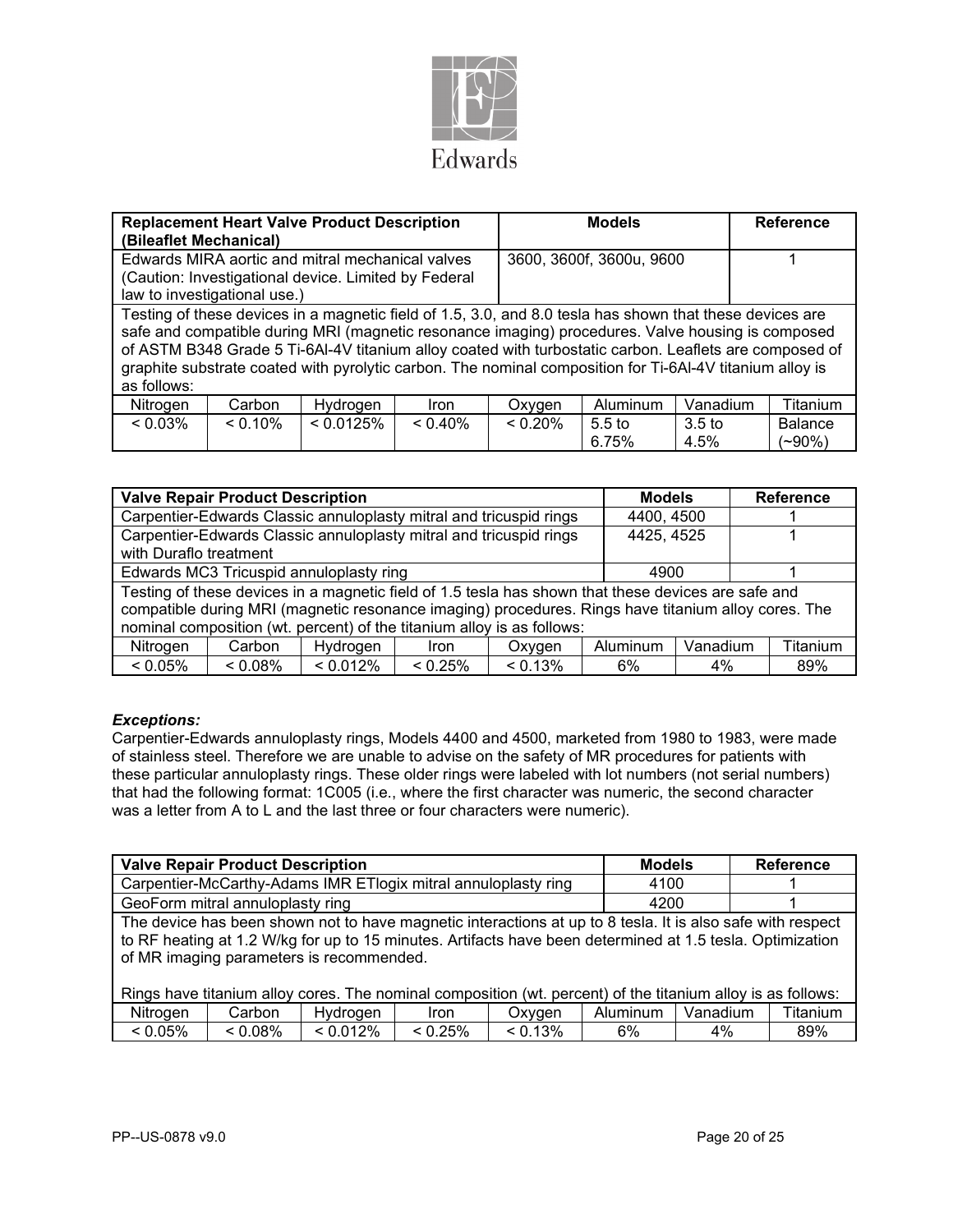

| <b>Valve Repair Product Description</b>                                                                                                                                                                                                                           | <b>Models</b> |
|-------------------------------------------------------------------------------------------------------------------------------------------------------------------------------------------------------------------------------------------------------------------|---------------|
| Cosgrove-Edwards annuloplasty mitral and tricuspid band                                                                                                                                                                                                           | 4600          |
| Cosgrove-Edwards annuloplasty mitral and tricuspid band with Duraflo treatment                                                                                                                                                                                    | 4625          |
| These bands are composed of a silicone rubber strip impregnated with barium sulfate covered with a knit<br>polyester cloth and there are no metallic components. Therefore, there are no MRI issues for these<br>implants, and they may be considered as MR safe. |               |

|                                                    | <b>Valve Repair Product Description</b> | <b>Models</b> |                                                                                                         | <b>Reference</b> |            |            |       |
|----------------------------------------------------|-----------------------------------------|---------------|---------------------------------------------------------------------------------------------------------|------------------|------------|------------|-------|
| Carpentier-Edwards Physio mitral annuloplasty ring |                                         |               |                                                                                                         |                  |            |            |       |
|                                                    |                                         |               | Carpentier-Edwards Physio mitral annuloplasty ring with Duraflo                                         |                  | 4475       |            |       |
| Treatment                                          |                                         |               |                                                                                                         |                  |            |            |       |
|                                                    |                                         |               | Testing of these devices indicates that MR procedures may be conducted safely with static fields of 1.5 |                  |            |            |       |
|                                                    |                                         |               | tesla and 3.0 tesla. Rings have corrosion-resistant cobalt-chromium spring alloy bands separated by     |                  |            |            |       |
|                                                    |                                         |               | polyester film strips covered by silicone rubber and a knit polyester covering. The nominal composition |                  |            |            |       |
|                                                    |                                         |               | (wt. percent) of the cobalt-chromium alloy is as follows:                                               |                  |            |            |       |
| Cobalt                                             | Carbon                                  | Beryllium     | <b>Iron</b>                                                                                             |                  |            |            |       |
| 40%                                                | 20%                                     | 15%           | 7%                                                                                                      | 2%               | $< 0.10\%$ | $< 0.10\%$ | 16.0% |

| <b>Valve Repair Product Description</b>               | Model | Reference |
|-------------------------------------------------------|-------|-----------|
| Carpentier-Edwards Physio II mitral annuloplasty ring | 5200  |           |

# **MR Conditional**

Non-clinical testing has demonstrated that the Carpentier-Edwards Physio II annuloplasty ring, model 5200, is MR Conditional. A patient with this annuloplasty ring can be scanned safely, immediately after placement of this implant under the following conditions:

• Static magnetic field of 3 tesla or less

• Spatial gradient field of 720 gauss/cm or less

• Maximum MR system reported whole-body-averaged specific absorption rate (SAR) of 3 W/kg for 15 minutes of scanning

In non-clinical testing, the Carpentier-Edwards Physio II annuloplasty ring produced a temperature rise of less than or equal to 1.8 °C at a maximum MR system reported whole-body-averaged specific absorption rate (SAR) of 3 W/kg for 15 minutes of MR scanning in a 3 tesla MR System.

MR image quality may be compromised if the area of interest is in the same area or relatively close to the position of the device. Optimization of MR imaging parameters is recommended.

Rings have metal alloy bands separated by polyester film strips covered by silicone rubber and a woven polyester covering. The nominal composition (wt. percent) of the metal alloy is as follows:

| Cobalt | Chromium | Nickel | Molvbdenum | Manganese | .arbonث     | Beryllium  | Iron |
|--------|----------|--------|------------|-----------|-------------|------------|------|
| 40%    | 20%      | 15%    | 7%         | 2%        | .10%<br><0. | 10%<br><0. | 16%  |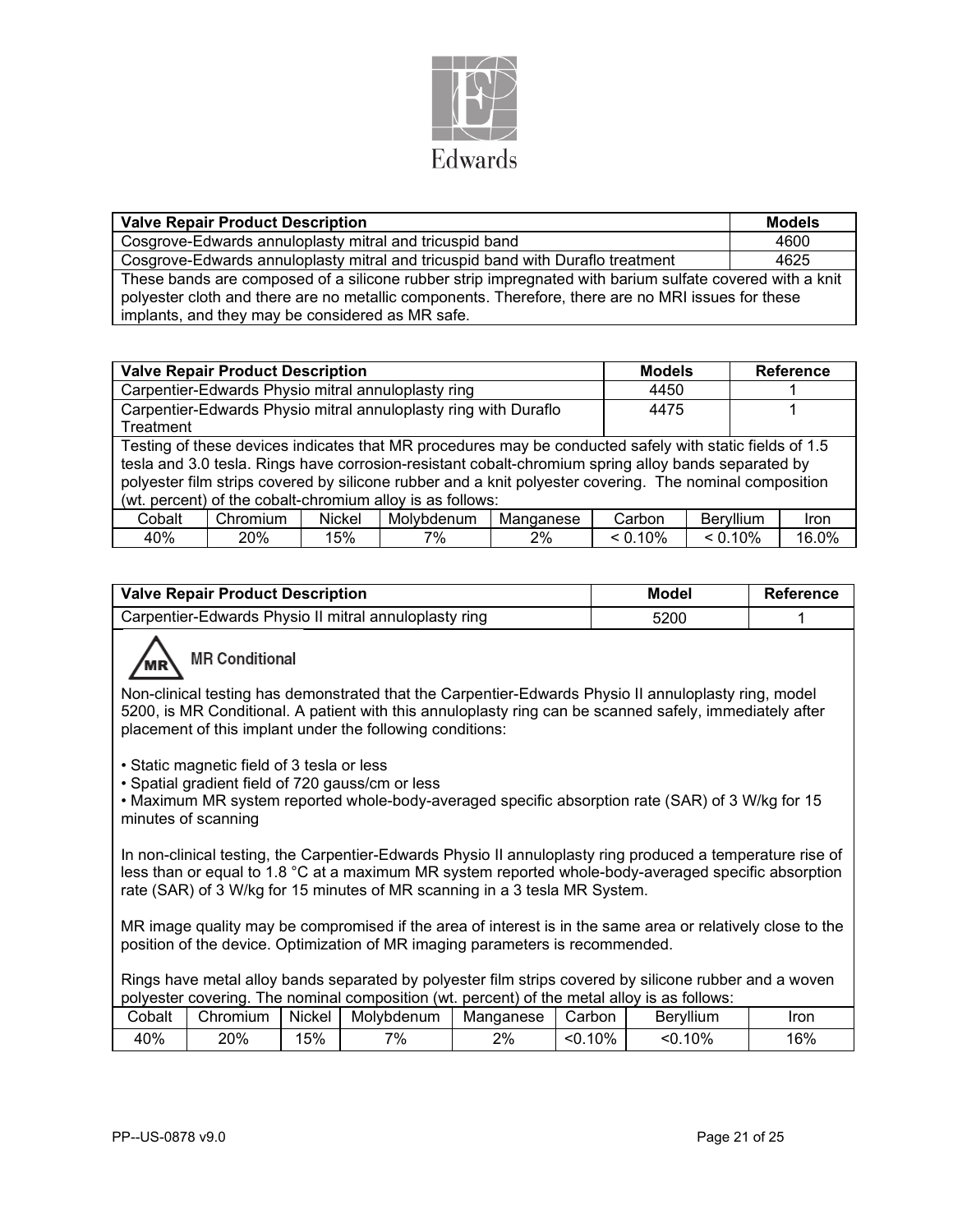

| <b>Valve Repair Product Description</b> | Model | Reference |
|-----------------------------------------|-------|-----------|
| Physio Flex annuloplasty ring           | 5300  |           |



## **MR Conditional**

Non-clinical testing demonstrated that the Physio Flex annuloplasty ring, model 5300, is MR conditional. A patient with this device can be safely scanned in an MR system meeting the following conditions:

- Static magnetic field of 1.5T and 3.0T only
- Maximum MR spatial gradient field of 3000 gauss/cm (30T/m) or less
- Maximum MR system reported, whole body averaged specific absorption rate (SAR) of < 2 W/kg (Normal Operating Mode)

Under the scan conditions above, the Physio Flex annuloplasty ring, model 5300 is expected to produce a maximum temperature rise of 2 °C after 15 minutes of continuous scanning.

In non-clinical testing, the image artifact caused by the device extends approximately 6 mm from the Physio Flex annuloplasty ring when imaged with a gradient echo pulse sequence and a 3.0 tesla MRI system. Optimization of MR imaging parameters is recommended.

The Physio Flex annuloplasty rings have nitinol cores. The nominal composition (wt. percent) of the nitinol is as follows:

| Nickel | Carbon     | Cobalt     | Copper     | Chromium | <b>Iron</b> | Niobium     | Nitrogen +<br>Oxvgen | Titanium |
|--------|------------|------------|------------|----------|-------------|-------------|----------------------|----------|
| 55.8%  | $< 0.04\%$ | $< 0.05\%$ | $< 0.01\%$ | < 0.01%  | $< 0.05\%$  | $< 0.025\%$ | $< 0.04\%$           | Bal      |

| <b>Valve Repair Product Description</b>                                                                                                                                                                                                                                              |            |          |             |            | Model    | <b>Reference</b> |          |  |
|--------------------------------------------------------------------------------------------------------------------------------------------------------------------------------------------------------------------------------------------------------------------------------------|------------|----------|-------------|------------|----------|------------------|----------|--|
| Carpentier-Edwards Physio Tricuspid annuloplasty ring                                                                                                                                                                                                                                |            |          |             |            | 6200     |                  |          |  |
| Testing of these devices in a magnetic field of 3.0 tesla has shown that these devices are safe and<br>compatible during MRI (magnetic resonance imaging) procedures. Rings have titanium alloy cores. The<br>nominal composition (wt. percent) of the titanium alloy is as follows: |            |          |             |            |          |                  |          |  |
| Nitrogen                                                                                                                                                                                                                                                                             | Carbon     | Hydrogen | <b>Iron</b> | Oxygen     | Aluminum | Vanadium         | Titanium |  |
| $< 0.05\%$                                                                                                                                                                                                                                                                           | $< 0.08\%$ | < 0.012% | $< 0.25\%$  | $< 0.13\%$ | 6%       | 4%               | 89%      |  |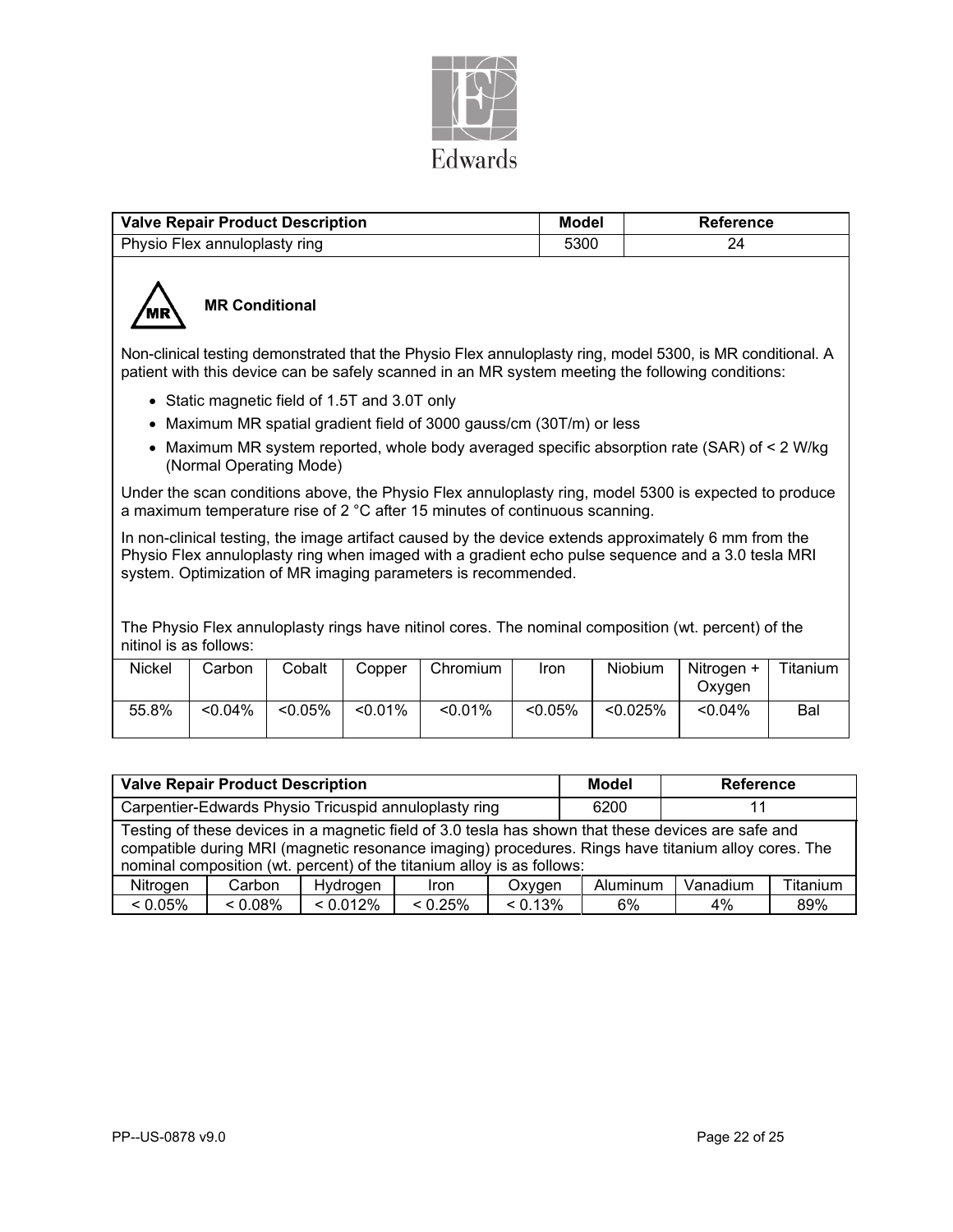

| <b>Valve Repair Product Description</b>                                                                                                                                                                                                                                      | <b>Model</b> | <b>Reference</b> |  |  |  |
|------------------------------------------------------------------------------------------------------------------------------------------------------------------------------------------------------------------------------------------------------------------------------|--------------|------------------|--|--|--|
| dETlogix mitral annuloplasty ring                                                                                                                                                                                                                                            | 5100         |                  |  |  |  |
| <b>MR Conditional</b>                                                                                                                                                                                                                                                        |              |                  |  |  |  |
| Non-clinical testing has demonstrated that the dETlogix annuloplasty ring, model 5100, is MR<br>Conditional. A patient with the dETlogix annuloplasty ring can be scanned safely, immediately after<br>placement of this implant under the following conditions:             |              |                  |  |  |  |
| Static magnetic field of 3 tesla or less<br>$\bullet$<br>Spatial gradient field of 720 gauss/cm or less<br>$\bullet$<br>Maximum MR system reported whole-body-averaged specific absorption rate (SAR) of 3 W/kg for 15<br>$\bullet$<br>minutes of scanning                   |              |                  |  |  |  |
| In non-clinical testing, the dETIogix annuloplasty ring produced a temperature rise of less than or equal to<br>0.6 °C at a maximum MR system reported whole-body-averaged specific absorption rate (SAR) of 3 W/kg<br>for 15 minutes of MR scanning in a 3 tesla MR System. |              |                  |  |  |  |
| MR image quality may be compromised if the area of interest is in the same area or relatively close to the<br>position of the device. Optimization of MR imaging parameters is recommended.                                                                                  |              |                  |  |  |  |
| The ring has a titanium alloy core. The nominal composition (wt. percent) of the titanium alloy is as<br>follows:<br><b>I</b> The Theory<br>$-1.1$<br>$\mathbf{v}$<br>$-1.5$<br>$\sim$ $\sim$<br>N. 114 .                                                                    |              |                  |  |  |  |

| Nitrogen | .carbon | Hvdroaen | Iron  | Oxvaen     | Aluminum | Vanadium | ---<br>⊺itanium |
|----------|---------|----------|-------|------------|----------|----------|-----------------|
| 0.05%    | 0.08%   | < 0.012% | 0.25% | 13%<br>ັບ. | 6%       | $1\%$    | 89%             |

| <b>Bovine Pericardial Patch</b>                                                                    | Model |
|----------------------------------------------------------------------------------------------------|-------|
| <b>Bovine Pericardial Patch</b>                                                                    | 4700  |
| These patches are constructed from bovine pericardial tissue and there are no metallic components. |       |
| Therefore this device is MR Safe.                                                                  |       |

Contact us in the USA at 800-424-3278 or outside the USA at 949-250-2500 if you have any questions.

Sincerely, Technical Support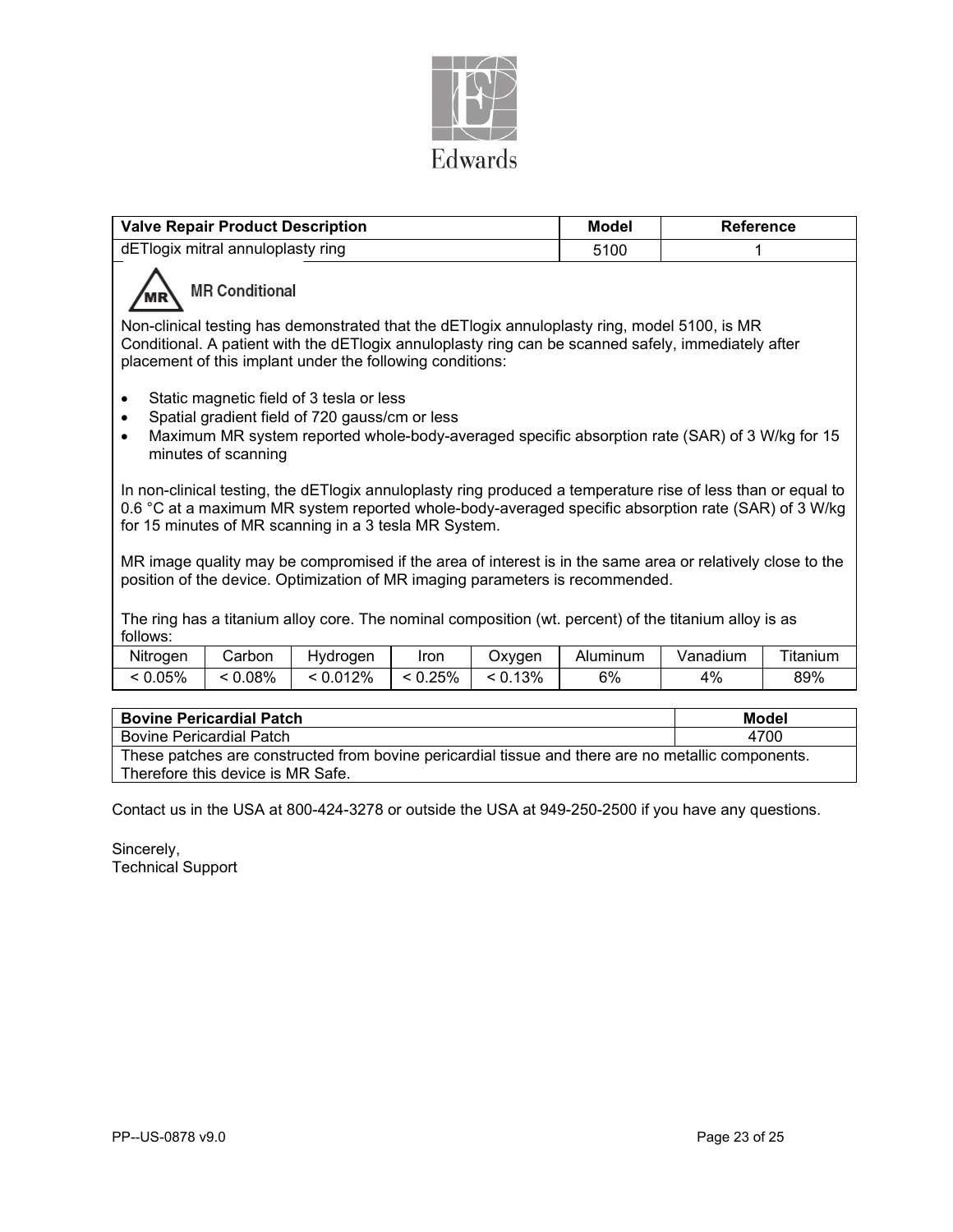

### *References:*

- 1. Shellock FG, Prosthetic heart valves and annuloplasty rings: assessment of magnetic field interactions, heating, and artifacts at 1.5 tesla. *Journal of Cardiovascular Magnetic Resonance*  2001; 3(4):317-324.
- 2. Shellock, F.G., *Pocket Guide to MR Procedures and Metallic Objects: Update 2000*, Lippincott Williams & Wilkins, Philadelphia, PA, 2000.
- 3. Shellock, F.G., Crues, J.V. High-field-strength MR imaging and metallic biomedical implants: an ex-vivo evaluation of deflection forces. *Am J Roentgenol* 1988; 151:389-392.
- 4. Soulen, R.L., et al, Magnetic Resonance Imaging of Prosthetic Heart Valves, *Radiology* 1985; 154:705-707.
- 5. Hassler M., Le Bas J.F., Wolf J.E., et al. Effects of magnetic fields used in MRI on 15 prosthetic heart valves. *J Radiol* 1986; 67:661-666.
- 6. Ahmed, S., Shellock, F.G. Magnetic resonance imaging safety: implications for cardiovascular patients. *Journal of Cardiovascular Magnetic Resonance* 2001; 3(3):171- 182.
- 7. Randall, P.A., et al, Magnetic Resonance Imaging of Prosthetic Cardiac Valves In Vitro and In Vivo, *Am J Cardiology* 1988; 62:973-976.
- 8. Shellock, F.G., MR Imaging of Metallic Implants and Materials: A Compilation of the Literature, *Am J Roentgenol* 1988; 151:811-814.
- 9. Shellock, F.G. *Magnetic Resonance Procedures: Health Effects and Safety*, CRC Press, Boca Raton, FL, 2001.
- 10. http://www.MRIsafety.com This website was developed and is maintained by Frank G. Shellock, Ph.D.
- 11. Nyenhuis, J. Measurement and analysis of interactions of the electromagnetic fields in MRI at 1.5 and 3.0T with the Edwards Physio Tricuspid Ring, Model 6200. *Purdue University School of Electrical and Computer Engineering* November, 2010.
- 12. Nyenhuis, J. MRI Heating Tests for Edwards Stented Porcine Valves, Edwards Report RD1954, 2013.
- 13. Shellock, F.G., Evaluation of Magnetic field Interactions, Heating, and Artifacts at 3 tesla for the Edwards Myxo ETlogix Annuloplasty Ring, Model 5100; Carpentier-Edwards Physio Annuloplasty ring, Model 4450; and Carpentier-Edwards Magna II Pericardial Aortic Valve, Model 3300/3300TFX, Edwards Report RD1837, 2012.
- 14. Zeng K, Interactions of the MRI Fields with the AQC 3500TFX Valve, Edwards Technical Summary 19300 Rev B, 2012.
- 15. Chang D, Technical Summary for MRI Testing of Carpentier-McCarthy-Adams IMR ETlogix Annuloplasty Ring, Model 4100, Edwards Technical Summary 14613, 2008.
- 16. Zollinger C, Technical Justification of MRI Properties of GeoForm Annuloplasty Ring Model 4200, Edwards Report RD1845, 2012.
- 17. Chang D, Technical Summary for MRI Testing Physio II Annuloplasty Ring, Model 5200, Edwards Technical Summary 13100, 2008
- 18. Schmidt, P, MR Safety Information for Model 2800, 2800TFX, 2900, and 2900TFX. Edwards Report RD1988, Rev. B, 2014.
- 19. Nyenhuis, J. MRI Heating Tests for Edwards Stented Pericardial Valves, Edwards Report RD1953, Rev A, 2014
- 20. Nyenhuis, J. Measurement and Analysis of Artifacts in MRI at 3.0 T with Edwards' Bioprosthetic Replacement Heart Valves, Edwards Report RD1951, 2013